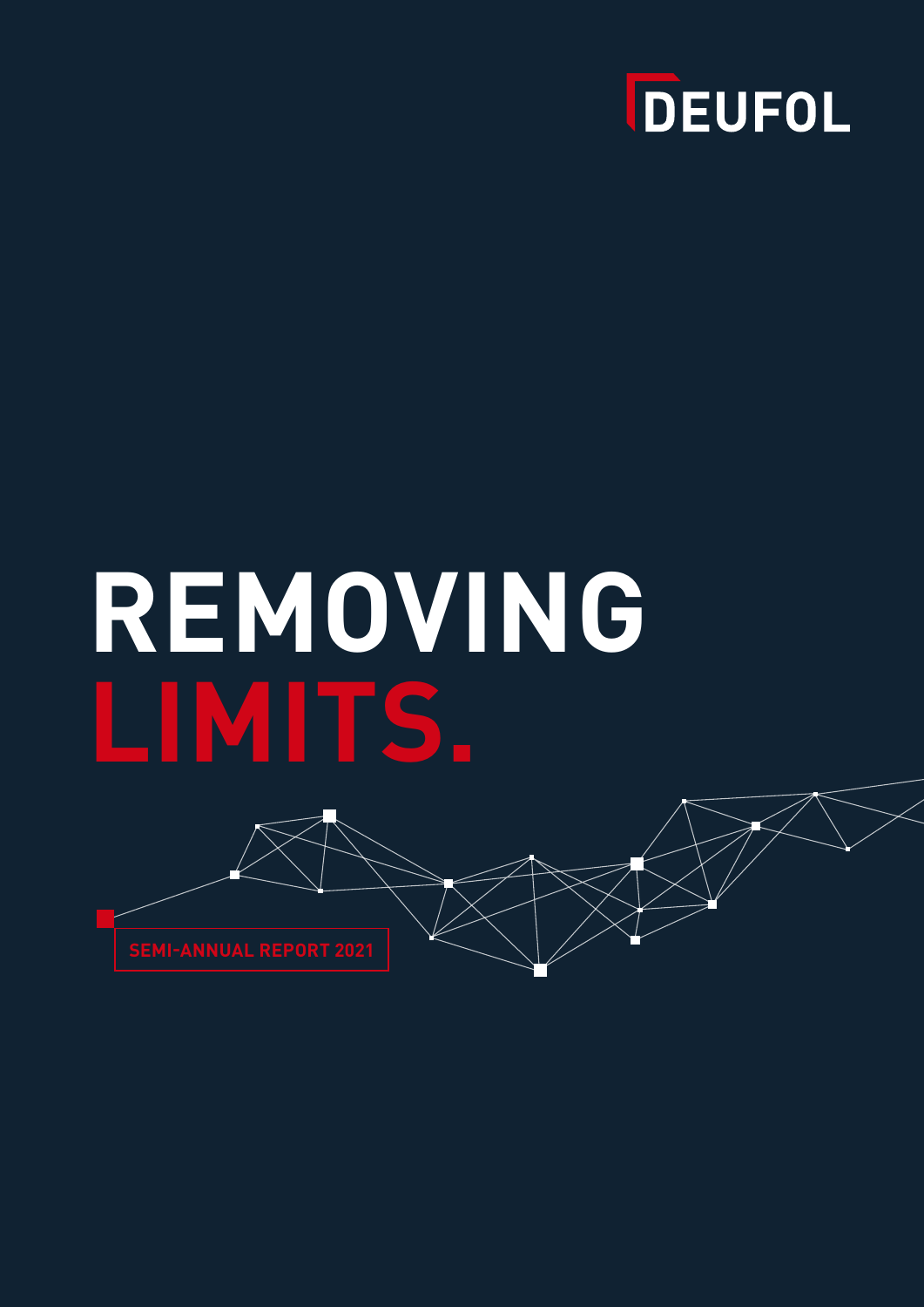# Overview of the Deufol Group

| Figures in $\in$ k                           | 6M 2021  | 6M 2020   |
|----------------------------------------------|----------|-----------|
| <b>Results of operations</b>                 |          |           |
| <b>Total sales</b>                           | 110,193  | 106,397   |
| Germany                                      | 72,397   | 71,562    |
| Rest of the World                            | 37,795   | 34,835    |
| Ratio of foreign sales (%)                   | 34.3     | 32.7      |
| <b>EBITDA</b>                                | 10,035   | 14,564    |
| $EBITA = EBIT$                               | $-129$   | 3,770     |
| EBT                                          | $-2,048$ | 2,771     |
| Income tax income (expenses)                 | $-92$    | $-1,368$  |
| Result for the period                        | $-2,140$ | 1,403     |
| thereof noncontrolling interests             | 318      | $-65$     |
| thereof shareholders of the parent company   | $-2,458$ | 1,468     |
| Earnings per share – EPS $(\epsilon)$        | $-0.057$ | 0.034     |
| <b>Assets structure</b>                      |          |           |
| <b>Noncurrent assets</b>                     | 207,645  | 189,004   |
| <b>Current assets</b>                        | 71,828   | 77,803    |
| Balance sheet total                          | 279,473  | 266,807   |
| Equity                                       | 111,459  | 114,216   |
| Liabilities                                  | 168,014  | 152,591   |
| Equity ratio (%)                             | 39.9     | 42.8      |
| Net financial liabilities                    | 90,973   | 69,926    |
| <b>Cash flow/investments</b>                 |          |           |
| Cash flow from operating activities          | 1,390    | 10,915    |
| Cash flow from investing activities          | $-6,995$ | $-5,829$  |
| Cash flow from financing activities          | $-4,052$ | $-10,487$ |
| Investments in property, plant and equipment | 3,267    | 10,606    |
| <b>Employees</b>                             |          |           |
| Employees (as of Jun. 30)                    | 1,976    | 1,980     |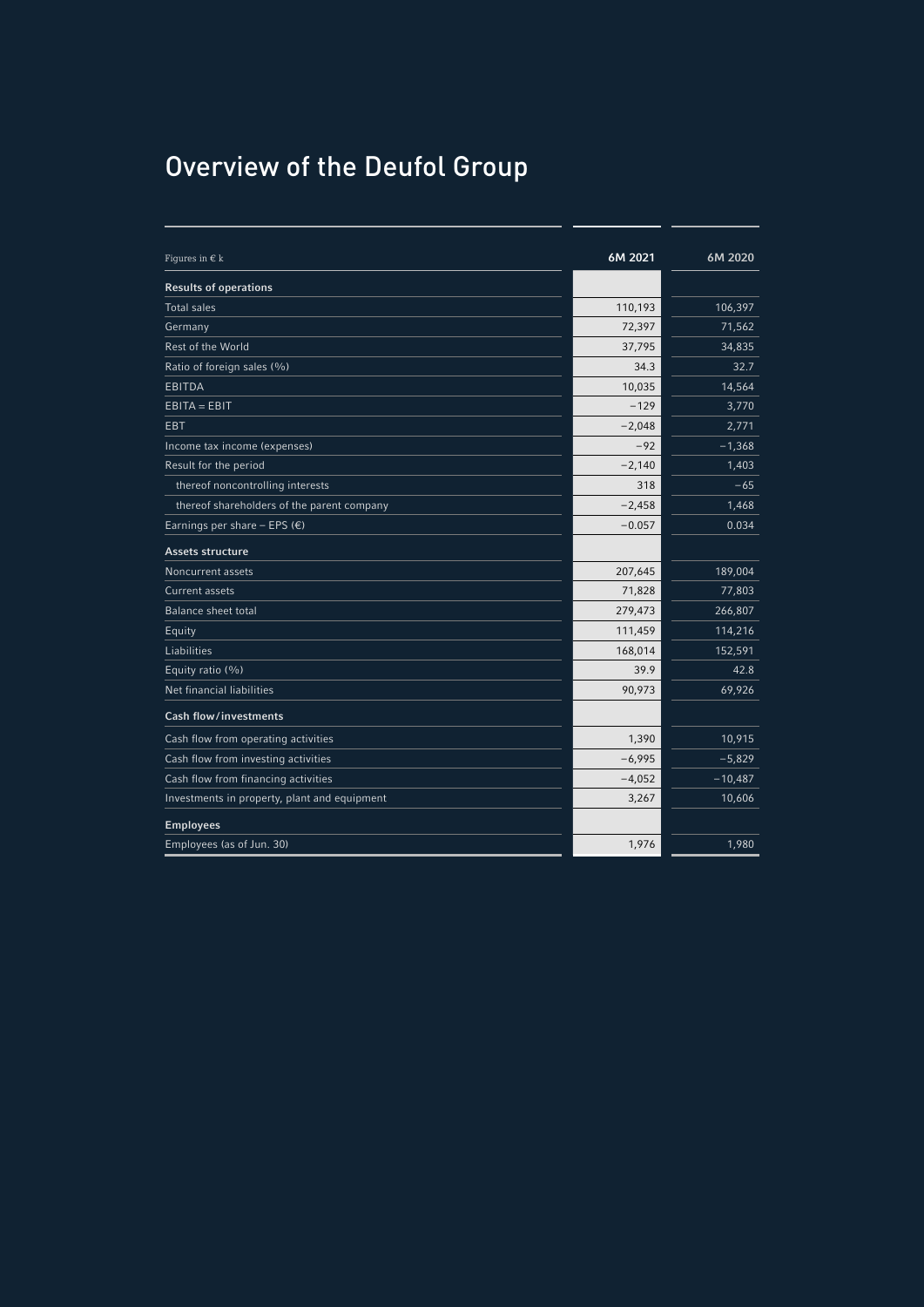## Table of Contents

#### DEUFOL IN THE FIRST SIX MONTHS OF 2021

#### MANAGEMENT REPORT

- Economic Outline Conditions
- Results of Operations, Financial and Asset Position
- Outlook

#### CONSOLIDATED INTERIM FINANCIAL STATEMENTS

- Consolidated Income Statement
- Consolidated Statement of Comprehensive Income
- Consolidated Balance Sheet
- Consolidated Cash Flow Statement
- Consolidated Statement of Changes in Equity

#### NOTES TO THE CONSOLIDATED INTERIM FINANCIAL STATEMENTS

#### ADDITIONAL INFORMATION

- Financial Calendar
- Key to Symbols
- Contact/Imprint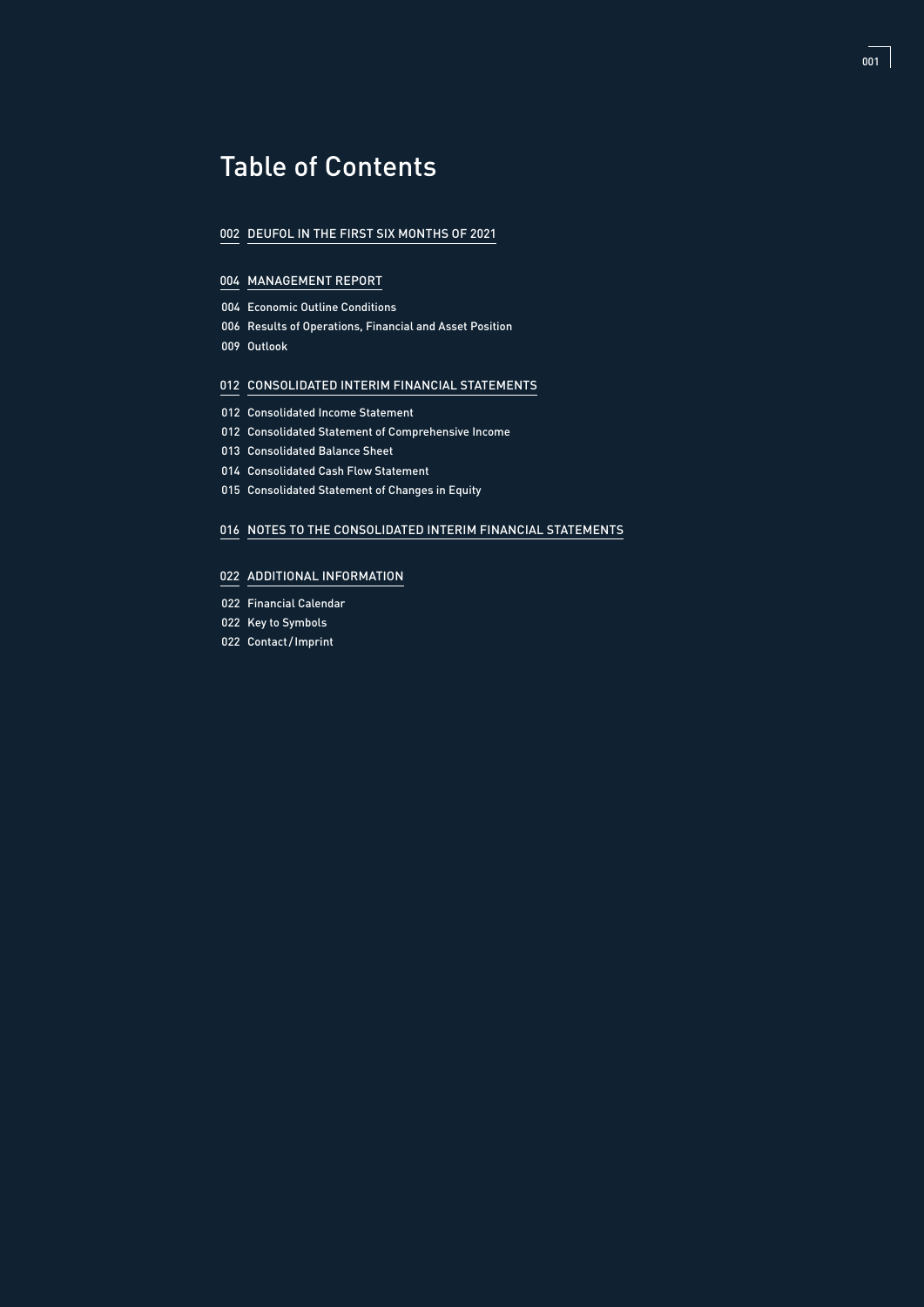# Deufol in the First Six Months of 2021

### Deufol's Long-Term Strategy and Performance Program Are Paying Off and Successfully Counteracting the Effects of the COVID-19 Pandemic and the Extreme Price Fluctuations on the Raw Materials Markets

The Deufol Group continues to face an extremely difficult environment in what is now the second year of the coronavirus pandemic. In general in the first half of 2021, uncertainty on Deufol's markets and supply chain disruptions have prompted strong fluctuations in demand in the industrial packaging segment, at a low baseline level. While demand picked up slightly in the first quarter, the second quarter (and May especially) was weaker. Moreover, the situation on the Deufol Group's key raw materials markets has deteriorated, partly as a result of the COVID-19 pandemic. Relevant market prices have risen by several hundred percent in some cases. Besides an increased level of demand, this trend reflects a contraction on the supply side especially. These factors are affecting the Group's cost base, while also significantly impacting availability and Deufol's related delivery capability. Thanks to its long-term supplier management strategy, in spite of these uncertainties the Deufol Group has been able to safeguard the availability of raw materials and will thus maintain its delivery capability for its customers in the coming months. In addition, particularly in this environment – which is challenging from a pricing and supply point of view – the strategy which Deufol has rigorously pursued for some years now of optimizing its use of materials and its material portfolio is helping to stabilize the Group, thanks to reduced use of raw materials. The measures implemented have significantly improved the level of use of materials by comparison with previous years and have partly compensated for the price rises.

Moreover, in the first six months of 2021 Deufol was only able to pass on the substantial increases in raw materials prices to its customers with a certain time lag. Having completed its adjustment of customer prices toward the end of the second quarter, the Group's results of operations can therefore be expected to improve considerably over the course of the year. The Deufol Group expects to already make up for the negative impact on earnings as a result of raw materials prices over the course of the third quarter, by passing on these higher prices to its customers.

In this difficult economic environment, the Deufol Group is continuing to pursue the strategic reorientation which it initiated in 2019 and which is focused on four core areas:

- Packaging and logistics
- $\blacksquare$  Production and distribution of packaging
- IT solutions for logistics processes
- Infrastructure solutions m.

Within the framework of this restructuring approach, through its acquisition of the Wallmann Terminal at the port of Hamburg in early 2021 the Deufol Group has significantly increased the depth of its services. With its new location and the related improved level of integration of its logistics chains, so as to include seagoing vessels, Deufol has a unique selling point in the German and European mechanical and plant engineering export sector. This makes it possible to consolidate different components for individual products or even entire projects at the port of departure and to package and ship them together. At the same time, thanks to this project right at the start of the year Deufol has ensured that it is strongly placed in order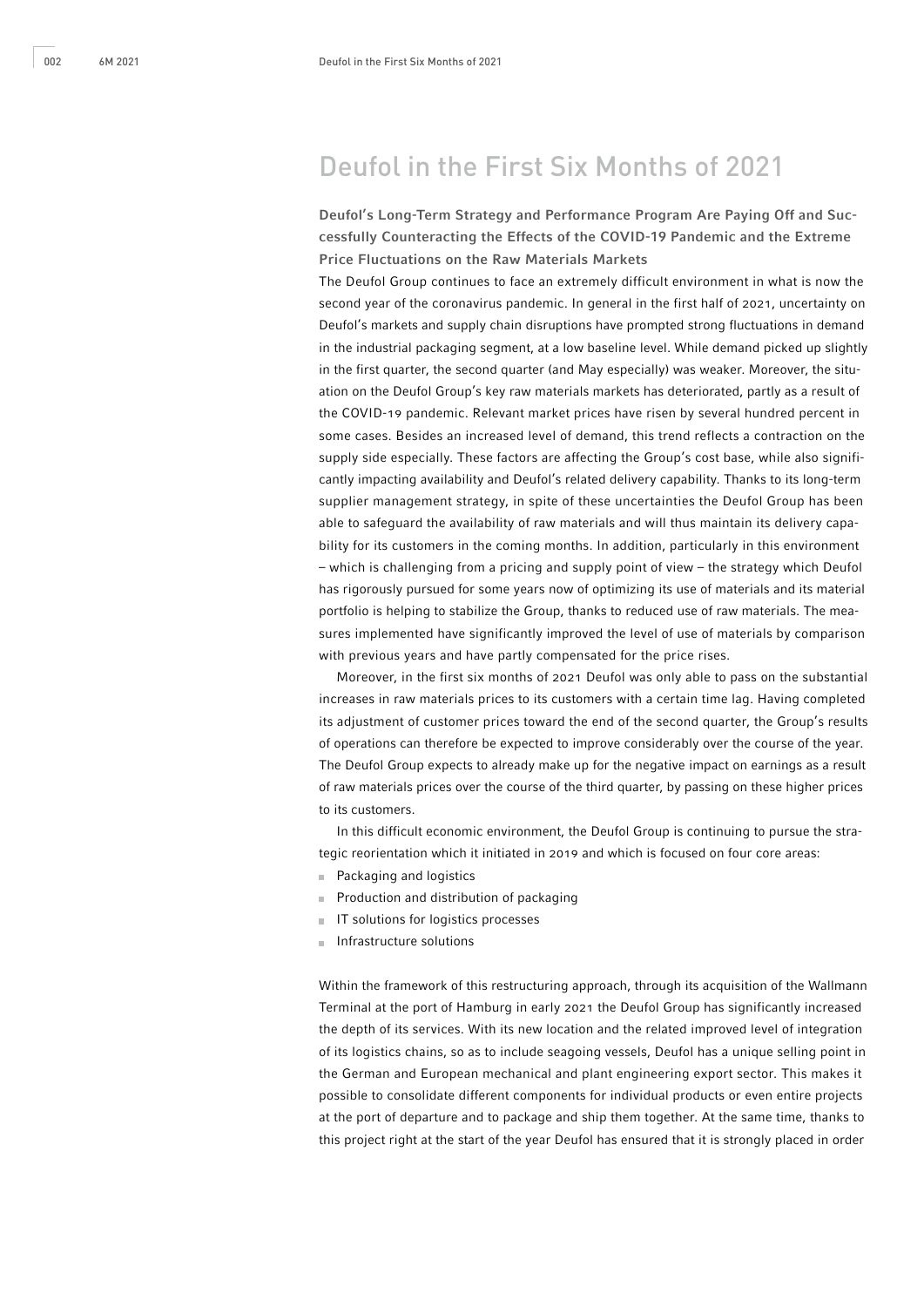to compete for market shares once industrial goods production picks up, after the pandemic has been successfully dealt with. However, for 2021 and for the first six months of the year especially, this acquisition will result in one-off expenses and nonrecurring effects that will depress earnings in 2021 on a one-off basis. Allowing for these one-off costs and the prevailing economic environment, the figures for the first six months of the year have surpassed our expectations, and we are optimistic that we will be able to significantly improve the contribution margin in the second half of the year.

Forging ahead while also pushing forward with digitalization during the pandemic is an important component of the crisis management strategy pursued by the Deufol Group as a whole. Deufol has already laid the key foundations for this in the past – not just within but also beyond its corporate group. In 2020, it rapidly enabled its entire administrative staff to switch over to mobile working. On the customer side, the innovative IT solutions developed throughout Deufol's supply chain are already an important component of its product portfolio. Due to the digitalization momentum triggered by the pandemic, the increased relevance of digital solutions for customers may have a significant positive impact on the company and boost the level of demand for its IT solutions.

At a geographical level, the Deufol Group is continuing to pursue the strategy which it adopted in 2019 of increasingly establishing and expanding industrial goods production and packaging locations in southeastern Europe. As part of this approach, it is pushing ahead with a new location in Poland. Through its continued pursuit of this strategy, Deufol remains well placed to handle any changes which may arise and equally for potential growth.

### Sales and Income Trend

The trends outlined above are also reflected in the Deufol Group's sales and income. In the first six months of 2021, at €110.2 million total sales were 3.6% or €3.8 million higher yearover-year. Initial positive earnings effects – as a result of adjustments made to customer prices on account of material prices, as well as the revival of some export activities in Germany and the Rest of Europe – have been offset by various countervailing effects. Sales have decreased in the USA in particular. This was mainly due to COVID-related declines in sales volumes in the first quarter and a weak start to the second quarter, followed by a slight recovery halfway through the year. Moreover, the time lag in passing on the higher raw materials prices has resulted in higher cost-of-materials ratios.

The sales trend includes the positive figures resulting from the acquisition of Wallmann & Co. (GmbH & Co. KG), which have partly made up for the coronavirus-related declines in sales volumes.

The operating result (EBITA) of  $-\epsilon$  0.1 million for the first six months of 2021 has exceeded our expectations and planning assumptions (previous year: €3.8 million). The EBITA margin has declined accordingly, from  $3.5\%$  to  $-0.1\%$ . This is mainly due to one-off effects, the financing and advisory expenses associated with the Wallmann transaction as well as Deufol's integration- and relocation-related operating expenses in Hamburg. These effects will not be repeated in the same manner in the second half of the year, since the relocation and integration process was already largely completed by late June, ahead of schedule. In Germany and the Rest of Europe, despite the strong rise in raw materials prices and the above-mentioned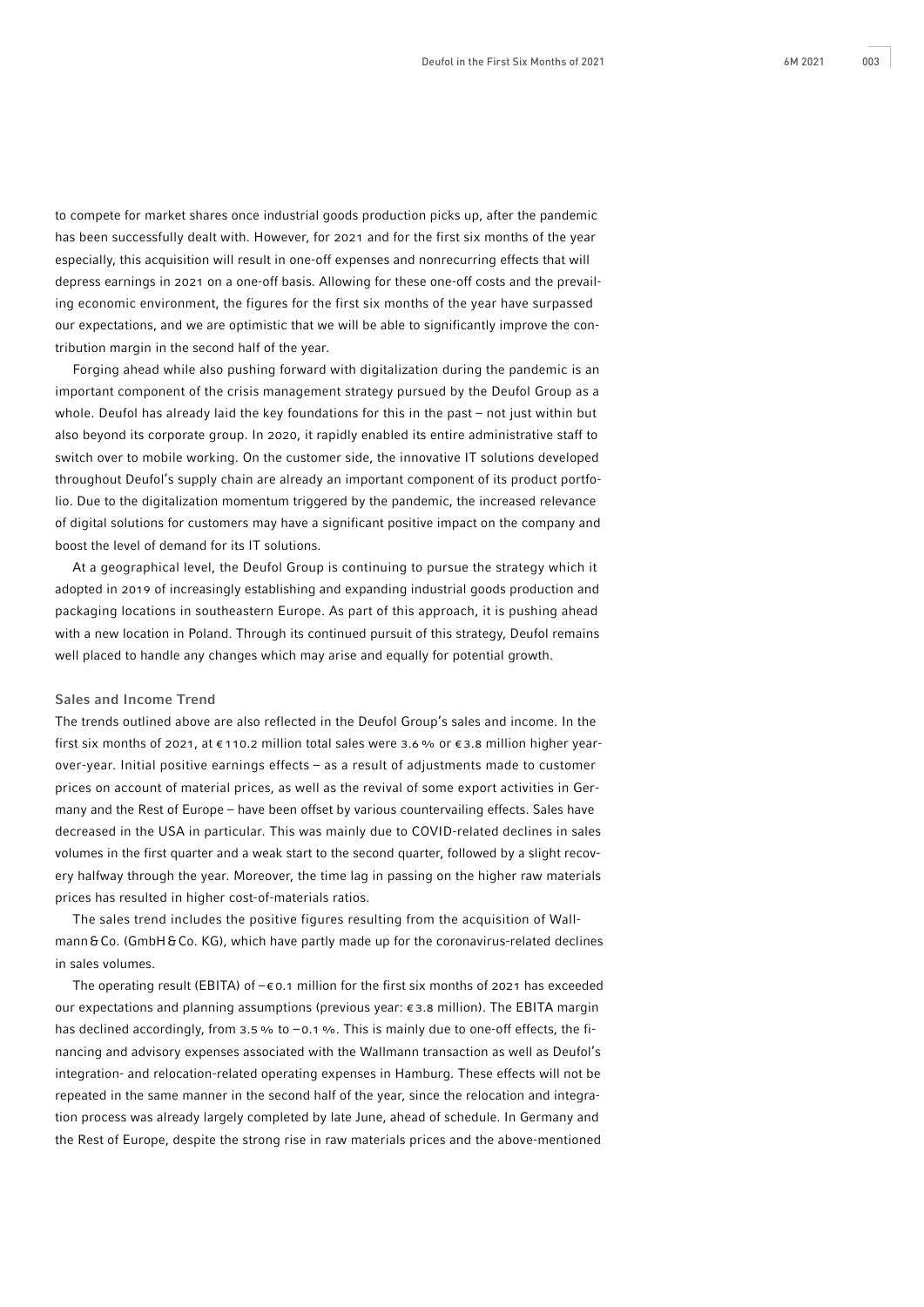one-off effects the operating result per se was stable year-over-year and remains positive. In the prior-year period, this item included extraordinary income from the sale of a property in Belgium in the amount of €3.8 million. In the USA/Rest of the World segment, as in the same period in the previous year, operating earnings are negative due to coronavirus as well as raw materials prices. However, here too it looks as though the measures initiated will have a positive impact in the second half of the year, with the sale of parts of the Group's business in China in 2020 having arrested the decline. Earnings are thus now moving in a positive direction.

Adjusted for the one-off effects in the first six months of 2021 (approx.  $\epsilon$ 1.0 million) and in the previous year, the Group's EBIT(A) has even increased from a balanced result in the previous year to a positive figure of approx. € 0.9 million.

#### Administrative Board

At the Annual General Meeting held on June 29, 2021, the current members of the Administrative Board were reelected with a clear majority. Members of the Administrative Board serve a two-year term of office.

## Economic Outline Conditions

### The World Economy Is Reemerging from the Coronavirus Crisis

The COVID-19 pandemic continued to impact many different areas of the economy in the first six months of 2021. The services sectors have been worst hit by the pandemic in the current year. In contrast, industrial goods production and world trade picked up in the spring from the weak level seen in 2020. However, despite this growth they have yet to regain their pre-crisis level. Moreover, in the second quarter supply constraints affecting various raw materials and logistics problems which had loomed large since the start of the year checked the economic upswing. The tensions affecting the world economy have been reflected in strong increases in prices of raw materials, intermediate goods, and transport services, which have already contributed to a significant increase in consumer prices. The United States and the Eurozone are taking significant action to buoy their economies through highly expansionary monetary policies and considerable fiscal stimulus measures.

Despite this continuing pandemic-related disruption in the first few months of 2021, in its summer economic analysis the Kiel Institute for the World Economy (IfW) sees the global economy on an upward trajectory. For all of the uncertainty, the Kiel Institute expects global output to increase overall by 6.7% in the current year. Moreover, on the labor market unemployment has generally only increased to a very moderate degree, in spite of the pandemic, and no setbacks are expected to occur in the short term. The Kiel Institute sees the widespread use of short-time working and the state-funded furlough scheme in the spring of 2020 as the factors underpinning this positive trend. Longer-term changes in the production structure which require changes in employment that might be postponed on account of the current policy of generous wage-replacement benefits represent a challenge for the labor market.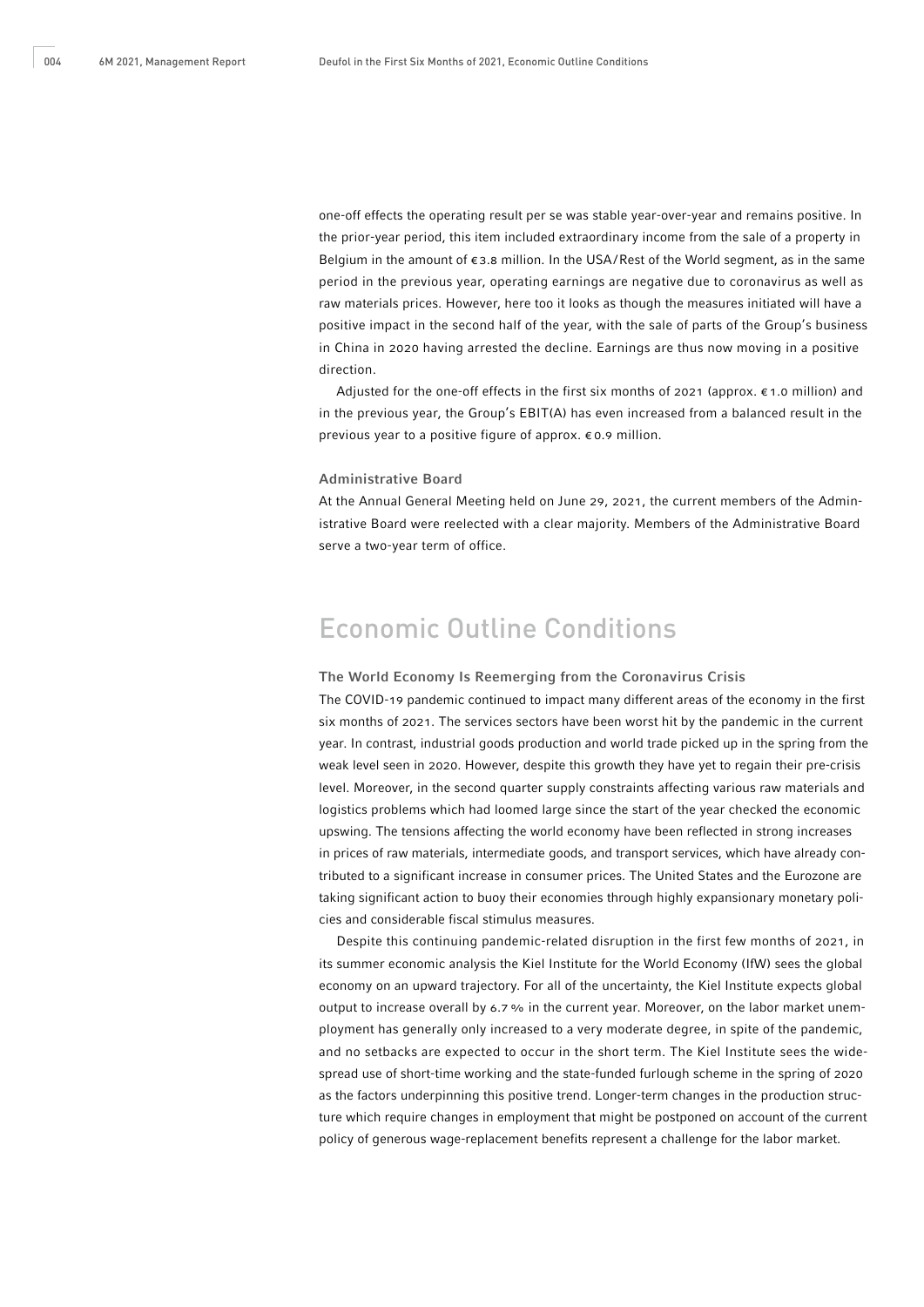However, together with the continuing tense situation on the raw materials markets and the persistent disruptions to logistics chains the further course of the coronavirus pandemic, the emergence of new variants of the virus and the slower pace of vaccination over the summer mean that the world economy and exports will likely grow at a slower rate than envisaged in the Kiel Institute's summer economic analysis. Nonetheless, despite these outline conditions the industrial goods backlog which has arisen due to the pandemic-related drop in output in 2020 and the mechanical and plant engineering sector's full order books point to a positive trend in this area for the second half of 2021 and at the start of 2022.

### Europe's Economy Recovering Sooner than Expected

The effects of the pandemic likewise remain apparent in the Eurozone. Economic output in 2021 is still 5.1% below its pre-crisis level and declined slightly in the first quarter of the year. However, there are significant differences between the various economic sectors and likewise between the Eurozone's member states. A clear north-south gap has opened up by comparison with the pre-crisis situation. Spain registered the strongest fall in output in the first quarter (9.1%), followed by Greece (7.9%) and Italy (6.6%). France is in line with the Eurozone average. Germany is recovering fairly well and is currently 3.6% below its precrisis level. Ireland, Finland and the Baltic states have already largely made up for their previous sharp drop in economic activity. Luxembourg is the only member state which has now exceeded its level in the previous year.

### German Economy: Between Price Pressure and Economic Recovery

The Kiel Institute also expects the German economy to return to a positive trajectory. Assuming that the economic recovery is not stopped in its tracks by a fresh wave of the pandemic driven by a new variant, the analysts expect to see a rapid expansion of overall economic output and the country moving beyond its pre-crisis level. In particular, trade and other services which involve a high level of contact intensity and which were particularly badly hit by the pandemic may benefit from a revival of private households' consumer spending in Germany too, once the pandemic-related restrictions are no longer in place.

On the other hand, according to the Kiel Institute the position of manufacturing industry has yet to improve. The strong global recovery has resulted in multi-layered supply bottlenecks, which are having a clear impact on many companies' production operations. Price pressure is climbing accordingly, especially in view of the strong global economic momentum. Prices of raw materials, intermediate goods and transport services have recently experienced strong rises. The economic environment is thus being shaped by the difficulties associated with a scarcity of resources and higher prices. For this reason, despite the strong improvement in the order situation, output in manufacturing industry will likely only recover over the second half of the year, provided that supply bottlenecks then gradually fade away. In general, Germany's gross domestic product is expected to increase by 3.9% in 2021.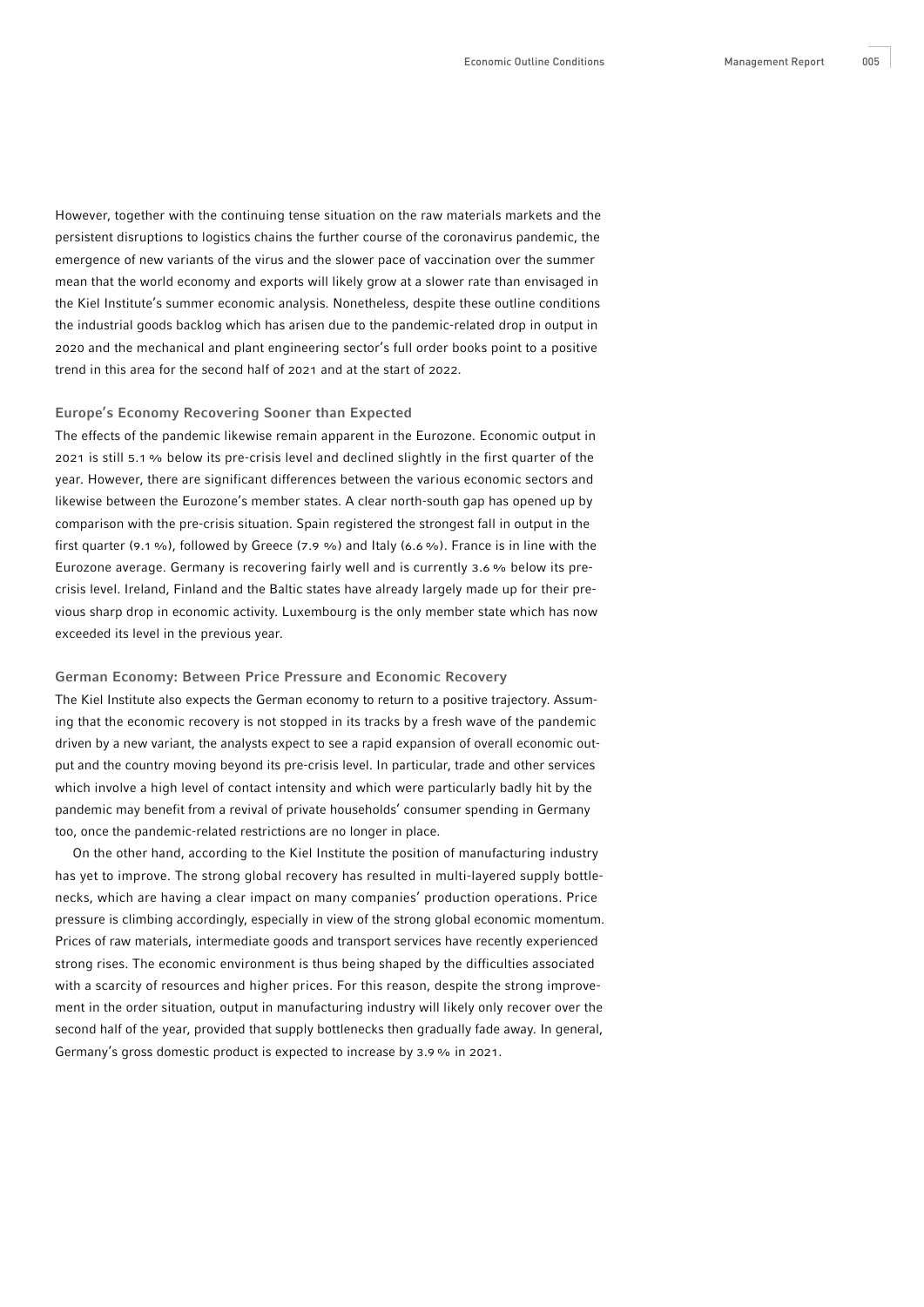# Results of Operations, Financial and Asset Position

### Sales Trend



In the first six months of 2021, at €110.2 million total sales were 3.6% or €3.8 million higher year-over-year. This figure already includes revenue generated from the business of Deufol's acquisition Wallmann & Co. (GmbH & Co. KG). Even without this income, sales are slightly higher than they were at the same point in the previous year. While the fluctuations in the Czech crown's exchange rate have had hardly any impact on earnings, the US dollar has depreciated against the euro by 8.7% on average, relative to the same period in the previous year. This exchange-rate effect is reflected in a – €0.6 million decline in euro terms in revenue resulting from USD sales. Group sales adjusted for exchange-rate effects actually increased by 4.1%, compared to the same period in the previous year. In Germany (incl. the holding company), sales amounted to €72.4 million (previous year: €71.4 million). In the Rest of Europe, Deufol realized sales of €31.1 million (previous year: €26.7 million). The expansion of Deufol's business in Hungary had a positive impact. In the USA/Rest of the World segment, sales fell by €1.4 million to €6.7 million. The decline in sales reflects the disposal of a Chinese subsidiary in 2020 as well as a drop in sales in the USA which was mainly due to coronavirus.

Overall, the sales trend is better than expected, and developments at the start of the second half of the year point to a continuing positive picture.

### Income Development

Earnings before interest, taxes, depreciation and amortization (EBITDA) were €10.0 million in the first half of the year (previous year: €14.6 million). The EBITDA margin declined to 9.1% (previous year: 13.7%). The decrease in this earnings margin has been shaped by the impact of the economic environment during the coronavirus pandemic. However, when considered in the context of the general market trend it also reflects the success of Deufol's performance program, which has had a clearly dampening effect here. The volume of sales is below the prepandemic level, and due to the increase in raw materials prices the cost of materials has risen to €41.8 million (previous year: €38.2 million) and the cost-of-materials ratio to 37.2% (previous year: 33.2%). The slight rise in personnel costs, which amount to €41.7 million (previous year: €41.1 million), is attributable to the acquisition of the Wallmann Group. In addition, there was a significantly higher level of short-time working in 2020, together with Deufol's employees and management accepting salary cuts. However, allowing for the one-off costs associated with factors such as the integration of Deufol's Wallmann acquisition in the first six months of the year, the EBITDA volume and EBITDA margin have only decreased to a moderate extent. Operating earnings per se – i.e. excluding extraordinary income from the sale of the property and without the one-off effects described above – improved year-over-year.

The operating result (EBITA) is –  $\epsilon$ 0.1 million and thus 102.6% lower than the previous year's figure of €3.8 million. Taking the one-off effects in both years into account, the EBITA figure has actually increased from a balanced level in the first six months of 2020 to €0.9 million in the current year. Depreciation of property, plant and equipment and amortization of other intangible assets decreased slightly to €10.2 million (previous year: €10.8 million).

The financial result in the first six months of 2021 has been adversely affected by increased interest expenses especially – due to Deufol's acquisition of the Wallmann Group – and amounts to  $-\epsilon$  1.9 million, compared to  $-\epsilon$  1.0 million in the previous year.

Earnings before taxes (EBT) total –  $\varepsilon$  2.0 million (previous year:  $\varepsilon$  2.8 million) in the first half of the year. After income tax expenses (€ 0.1 million, compared to € 1.4 million in the

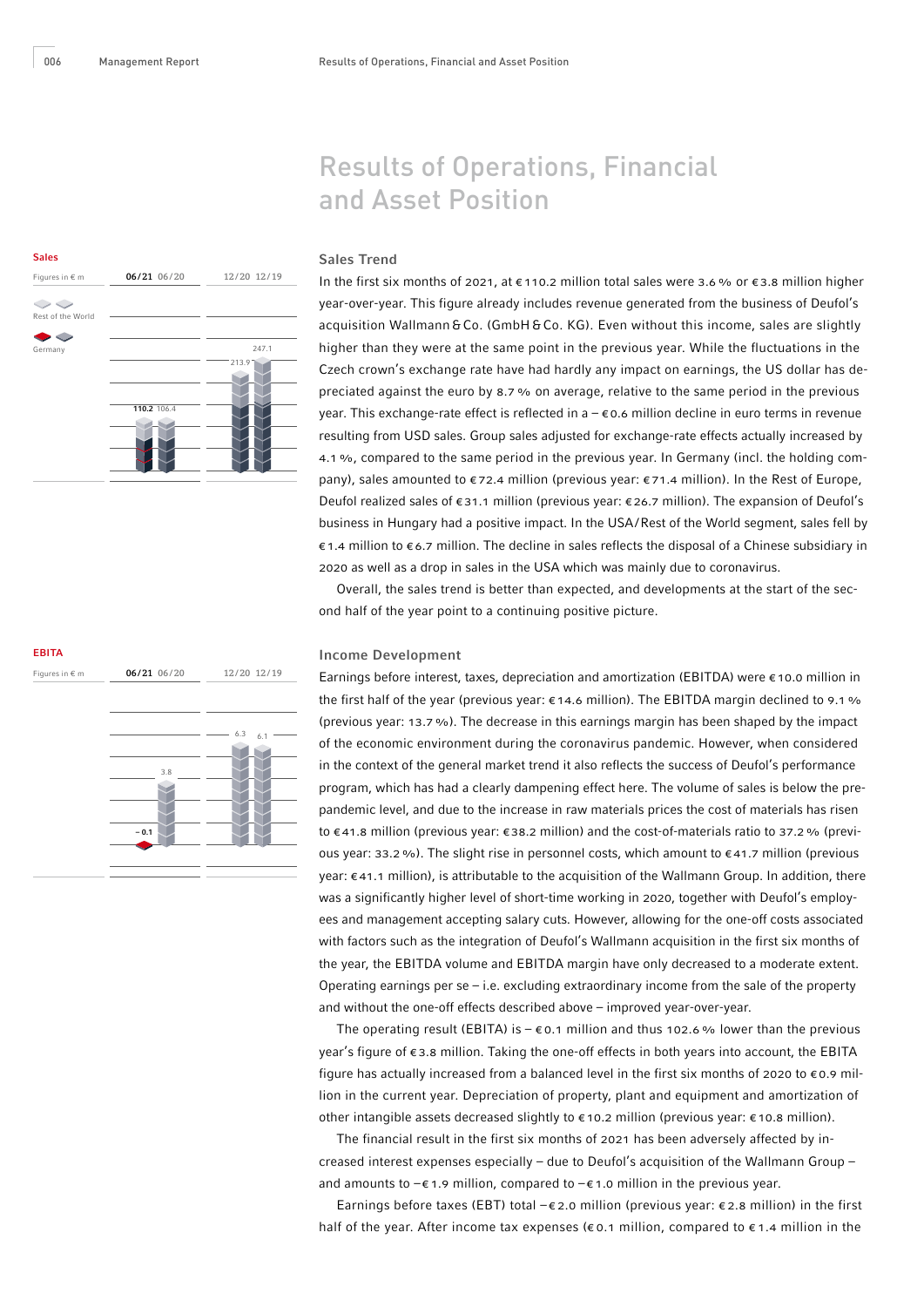same period in the previous year), the result for the period amounts to  $-\epsilon$  2.1 million, compared to € 1.4 million in the first half of 2020. In the tax expense item, hardly any deferred taxes have been recognized for the envisaged net profit for the year. After the profit shares contributed by noncontrolling interests ( $\epsilon$ 0.3 million, compared to –  $\epsilon$ 0.1 million in the same period in the previous year) have been deducted, a net loss of  $-\epsilon$  2.5 million is attributable to the shareholders of Deufol SE (previous year: net gain of €1.5 million). Earnings per share in the first six months were  $-\epsilon$  0.057 (previous year:  $\epsilon$  0.034).

### Cash Flow and Investments

The cash flow from operating activities in the first six months of the year is  $\epsilon$  1.4 million and thus lower than in the previous year (€10.9 million). The outflow of funds in the amount of – €4.8 million (previous year: €0 million) has mainly resulted from increased inventories as well as the extinction of other liabilities (-€1.4 million, previous year: €0 million).

Cash flow from investing activities is negative at  $-\epsilon$  7.0 million (previous year:  $-\epsilon$  5.8 million). Outflows of funds resulted from payments for the purchase of assets in the amount of –  $\epsilon$ 3.3 million (previous year: –  $\epsilon$  10.6 million) and from acquisitions in the amount of –€4.1 million (previous year: – €0 million). In particular, this reflects the investments made in connection with the acquisition of the Wallmann Group in Hamburg. There were no significant inflows of funds from the sale of intangible assets and property, plant and equipment and from interest received in the period under review (previous year:  $+ \epsilon 4.7$  million).

Cash flow from financing activities is negative, at  $-\epsilon$  4.1 million (previous year:  $-\epsilon$  10.5 million). Outflows mainly resulted from interest paid  $(-\epsilon_1.9 \text{ million})$  as well as the extinction of other financial liabilities ( $-\epsilon$  6.5 million). Inflows of funds are attributable to bank borrowings  $(+\epsilon 4.3$  million).

Cash and cash equivalents decreased by comparison with the end of the year, by  $\epsilon$ 9.4 million to €21.9 million.

### Financing

Several different financing groups exist within the Deufol Group which operate largely independently of one another. In Germany, Deufol has a variable-interest syndicated financing arrangement with a volume of € 39 million as of the reporting date and a term ending in May 2024. This offers sufficient financial scope until May 2024, so as to be able to act on any strategic opportunities which arise alongside day-to-day business operations. Within the scope of this financing arrangement, the loan agreement prescribes specific financial covenants which the Deufol Group is required to comply with during the term of the agreement. The Group also has other financing groups in the USA, the Czech Republic, Italy, Belgium, Hungary and Austria, some of which are independent and some of which are directly or indirectly integrated within its central syndicated financing arrangement. These mainly comprise amortizing loans for real estate, operating credit lines and factoring.

The financial liabilities of the Deufol Group increased in the first six months of the fiscal year and amount to €113.3 million (previous year: €103.0 million). Since cash and cash equivalents and financial receivables simultaneously decreased (– €9.4 million) net financial liabilities rose, from €71.3 million at the end of the year to €91.0 million. The balance of liabilities to banks and call deposits at banks is  $-\epsilon$  52.0 million, compared to  $-\epsilon$  37.2 million at the end of the year.

#### Cash flow from operating activities



#### Net financial liabilities

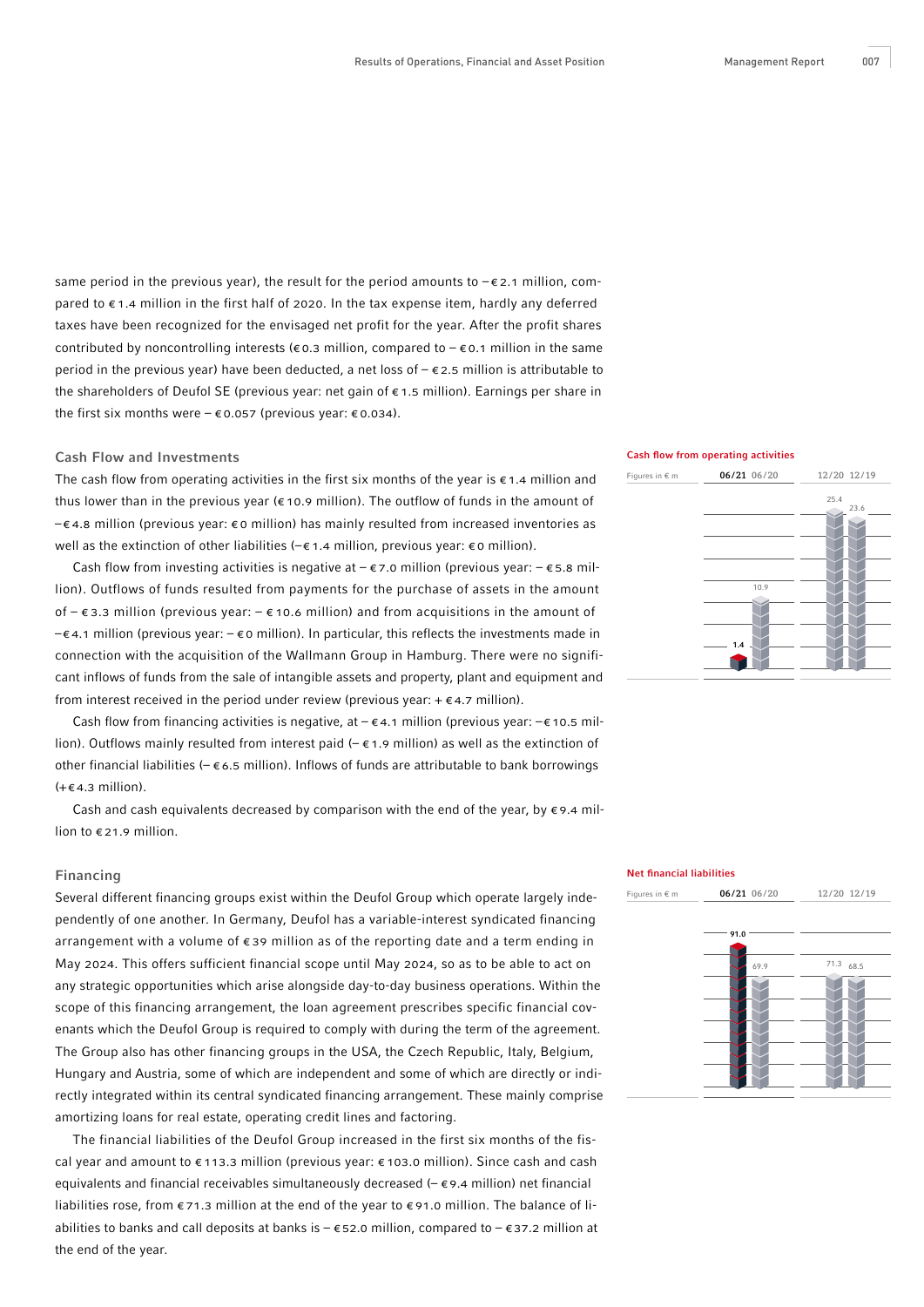#### Balance sheet structure



### Balance Sheet Total

At €279.5 million, Deufol's balance sheet total as of June 30, 2021 is €12.6 million, or 4.7%, higher than its year-end level (€266.9 million). The largest changes to noncurrent assets related to property, plant and equipment (+  $\epsilon$ 15.0 million to  $\epsilon$ 105.0 million). The increase here has mainly resulted due to the property, plant and equipment taken on through the acquisition of the Wallmann Group in Hamburg. The other noncurrent assets realized only marginal changes. In the current assets item, inventories have increased (+€5.1 million to €14.3 million), while cash and cash equivalents have decreased by –€9.4 million to €21.9 million. The other current assets changed only slightly.

On the liabilities side, in the first six months of 2021 equity (incl. noncontrolling interests) declined on balance by –  $\epsilon$ 1.8 million to  $\epsilon$ 111.5 million. This was mainly attributable to the loss for the period ( $-\epsilon$  2.1 million). With a higher balance sheet total, the equity ratio was at 39.9% lower than at the end of the previous year (42.5%). Liabilities increased on balance, by €14.4 million to €168.0 million. This is mainly attributable to the higher level of financial liabilities (€10.3 million). Other provisions have also risen, with a net increase of €4.7 million by comparison with the end of the year (€0.7 million). This chiefly reflects the provisions established within the Wallmann Group. On the other hand, trade payables have decreased slightly ( $-\epsilon$  0.1 million). The remaining liabilities items changed only slightly.

### Number of Employees

On June 30, 2021, the Deufol Group had 1,976 employees worldwide. This corresponds to a decline of 4 employees (–0.2%) by comparison with the Group's workforce as of June 30, 2020. As of June 30, 2021, the Group had 1,205 employees in Germany and the Group's holding company (61.0%) and 771 employees (39.0%) elsewhere. Deufol's workforce has increased in the Rest of Europe in particular. On the other hand, its workforce in Germany and in the USA/Rest of the World segment has decreased slightly.

### Development in the Segments

The primary reporting format is based on geographical regions and consists of the "Germany", "Rest of Europe", "USA/Rest of the World" and "Holding" segments.

After the first six months of the year, sales in Germany amounted to  $\epsilon$  72.1 million (previous year: €71.4 million). This segment is therefore now contributing 65.4% to Group sales (previous year: 67.1%). The volume of sales achieved in the previous year has been surpassed slightly in the current reporting year, above all due to the income generated by the acquired Wallmann Group. Without this income, Deufol would not yet have regained the same level as in the previous year. In the first six months of 2021, the pandemic-related decline in sales was once again cushioned, to a limited extent, through Deufol in some cases already passing on the higher raw materials prices. However, this effect is subject to a time lag. It has therefore only helped compensate for these higher prices to a somewhat marginal extent.

The operating result (EBITA) in Germany in the first six months of the year amounted to €1.2 million (previous year: €1.8 million). The EBITA margin declined from 2.2% to 1.4%. This reflects one-off costs and the higher cost of materials. In the first six months of the year under review, the increased cost of materials substantially counteracted – and largely offset – Deufol's long-term cost savings as well as its performance program plus the price adjustments which it implemented.

### Employees

| Deufol Group          | 06/2021 | 06/2020 |
|-----------------------|---------|---------|
| Germany               | 1,122   | 1,177   |
| Share (%)             | 56.8    | 59.4    |
| Rest of Europe        | 696     | 619     |
| Share (%)             | 35.2    | 31.3    |
| USA/Rest of the World | 75      | 101     |
| Share (%)             | 3.8     | 5.1     |
| Holding               | 83      | 83      |
| Share (%)             | 4.2     | 4.2     |
| Total                 | 1,976   | 1,980   |

#### Germany

| Figures in $E$ k   | 06/2021 | 06/2020 |
|--------------------|---------|---------|
| Sales              | 83,152  | 80,336  |
| Consolidated sales | 72,110  | 71.384  |
| $FBITA = FBIT$     | 1,198   | 1,772   |
| EBITA margin (%)   | 1.4     | 2.2     |
| <b>FBT</b>         | 57      | 1,206   |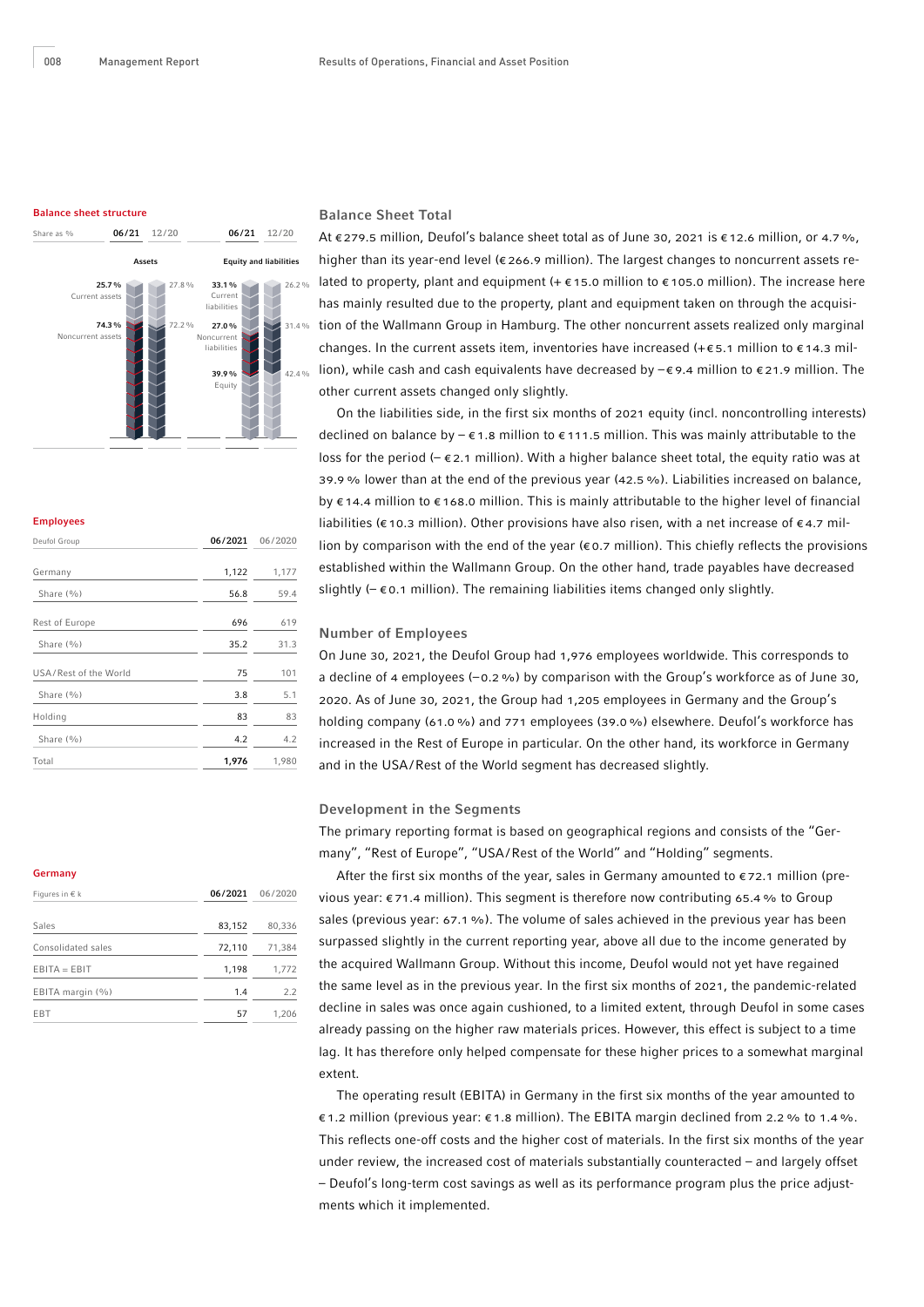In the Rest of Europe, consolidated sales amounted to €31.1 million in the first six months of the year (previous year: €26.7 million). This segment is therefore now contributing 28.2% to Group sales (compared to 25.1% in the same period in the previous year). The positive sales trend has mainly resulted from the commissioning of Deufol's production plant in Hungary in the second half of 2020. The Deufol Group's other countries are generally at the same level as in the previous year, as a result of the pandemic, but with a slight upward trend.

In the first six months of the year, the operating result (EBITA) in the Rest of Europe amounted to €2.6 million (previous year: €3.2 million). Earnings include a one-off effect of €1.0 million from a strategically driven intra-Group sale of Austrian real estate to a German company. The pandemic has depressed earnings in this segment too. While the higher raw materials prices have had an impact in Belgium and the Czech Republic, in France and Austria it is higher personnel costs especially which have done so.

In the USA/Rest of the World segment, in the first six months of the year consolidated sales of €6.7 million were €1.4 million or 17.3% lower year-over-year. On the one hand, the above-mentioned exchange-rate effects have caused US revenue to fall by  $-\epsilon$  0.6 million in euro terms, due to the US dollar losing ground against the euro. In addition, the sale of a subsidiary in China in 2020 resulted in further declines in sales volumes. This segment is now contributing 6.1% of Group sales (previous year: 7.6%).

The operating result (EBITA) for the first six months of the year amounted to  $-\epsilon$  0.2 million (previous year:  $-\epsilon$  0.4 million). As in the other segments, the change in earnings reflects the effects of the coronavirus pandemic.

The performance program and the planned restructuring of the Group are likewise bearing fruit outside Germany and have successfully counteracted the market trends.

On account of its structure and its tasks, the holding company only realizes marginal external sales (€0.3 million for the first six months of 2021). The EBITA figure including consolidation effects at Group level amounts to –€3.7 million in the first six months of 2021 and is thus significantly lower than the previous year's level (–€0.8 million). This is mainly due to the consolidation effects in both years (2020: +€1.8 million, 2021:  $-€1$  million).

### **Outlook**

### World Economy Set for Upswing

In the view of the Kiel Institute for the World Economy, in 2021 global output will grow by a strong 6.7% from its low 2020 baseline level. In 2022, world economic activity will remain buoyant, with a growth rate of 4.8%. This assumption is based upon a reduced risk of infection, thus enabling a continuing normalization of outline conditions, including for industries involving a particularly high level of contact intensity. In particular, private consumption can be expected to revive thanks to the supportive fiscal policy measures. With a growing level of capacity utilization driven by factors including government spending programs, the Kiel Institute also expects the level of investment activity to pick up considerably. However, in view of the strong economic momentum and the increased inflation risks, the Kiel Institute also assumes that the US Federal Reserve will begin to tighten its monetary policy earlier than had been previously envisaged. This poses the risk of financing terms on the international

#### Rest of Europe

| Figures in $\in$ k | 06/2021 | 06/2020 |
|--------------------|---------|---------|
| Sales              | 45,543  | 40,357  |
| Consolidated sales | 31,116  | 26,728  |
| $FBITA = FBIT$     | 2,614   | 3,191   |
| EBITA margin (%)   | 5.7     | 7.9     |
| <b>FBT</b>         | 1,888   | 2,699   |

#### USA /Rest of the World

| Figures in $\in$ k | 06/2021 | 06/2020 |  |
|--------------------|---------|---------|--|
| Sales              | 6,687   | 8,111   |  |
| Consolidated sales | 6,680   | 8,107   |  |
| $FBITA = FBIT$     | $-195$  | $-390$  |  |
| EBITA margin (%)   | $-2.9$  | $-4.8$  |  |
| <b>FBT</b>         | $-348$  | $-506$  |  |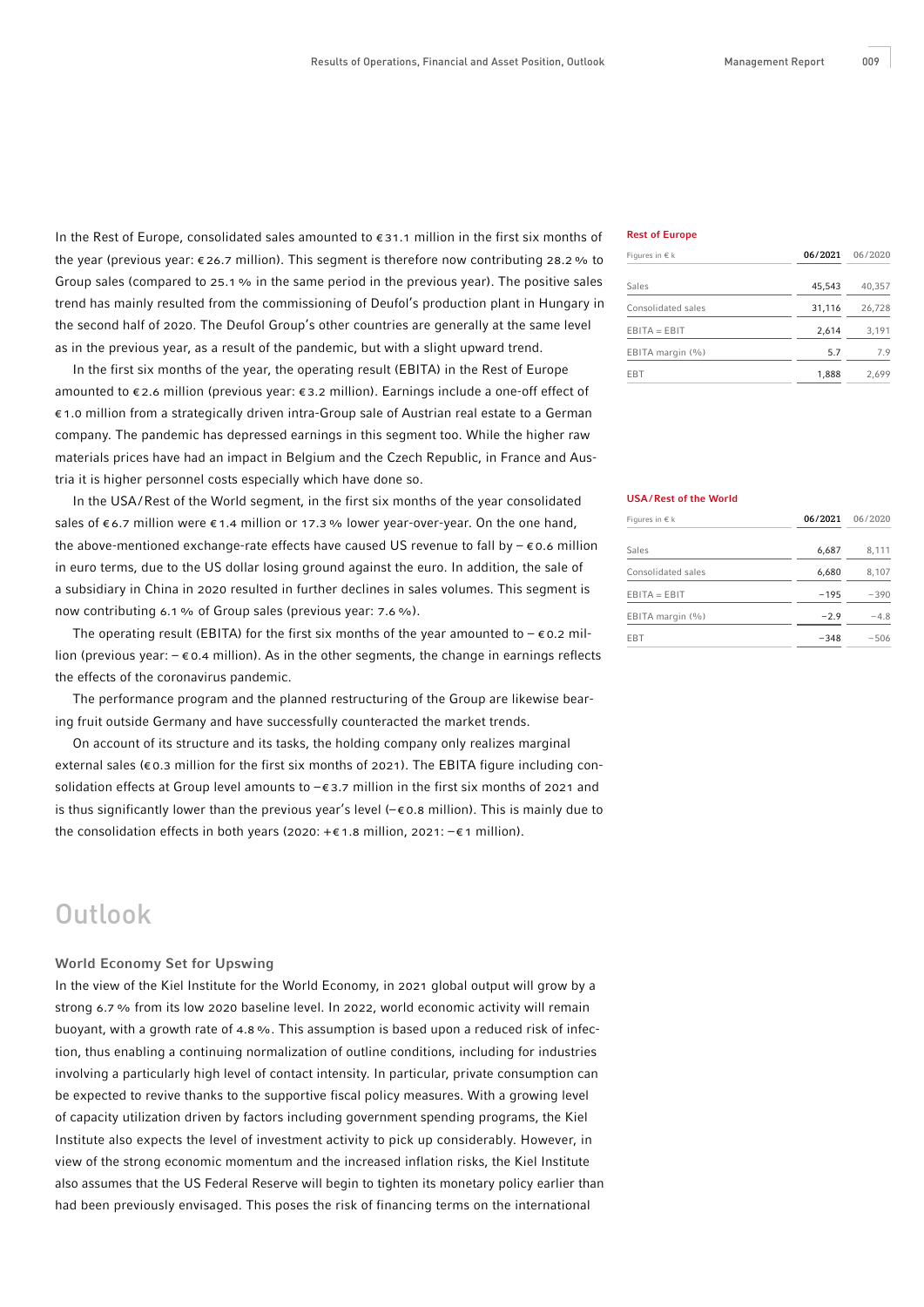capital markets already worsening significantly during the Kiel Institute's forecast period and thus for the foreseeable future. The course of the pandemic and developments on the raw materials markets in the first few weeks of the second half of the year mean that the economic trend will likely be slightly weaker than assumed by the Kiel Institute. However, this is unlikely to change the essential positive momentum over the next few months.

### The Eurozone's Economic Output Is Set to Pick Up and to Exceed Its Pre-Crisis Level

Overall, the Kiel Institute expects the Eurozone's gross domestic product to increase by 5.3% in the current year and by 4.4% in the coming year. These forecasts are based on a significant easing of the pandemic in the Eurozone too. This will enable governments to gradually dismantle the measures which are currently in place. Most of the production growth envisaged for the overall economy is expected to be realized in the service industries, which have been particularly badly hit to date. On the other hand, according to the Kiel Institute industry will only gradually recover. The economy will remain buoyed by fiscal policy which is still highly expansionary. The economic trend and the course of the pandemic at the start of the second half of 2021 mean that the Kiel Institute's view must be qualified. However, its key thrust is likely to remain valid, and industrial goods production especially will recover in the second half of 2021.

### Germany Risks Suffering Further Economic Setbacks

If the Pandemic Takes a Turn for the Worse

According to the Kiel Institute, the expected strong upturn in the current year reflects the winding-down of measures to prevent infections, as people are increasingly vaccinated. By the autumn at the latest, the process of immunization should be so far advanced that, from this point onward, the level of infection will no longer require the imposition of measures which would significantly disrupt economic activity. However, should any complications arise – such as new virus variants against which the vaccines currently available only provide inadequate protection – the measures to protect against infections would not be relaxed any further and would instead be tightened up again. This might then result in a further setback for the economy, with the sectors involving a high level of contact intensity the worst affected. In its summer forecast, the Kiel Institute assumes slightly weaker momentum in the second half of the year and expects gross domestic product growth of 3.9% overall in 2021 and of 4.8% in the coming year.

### Company-Specific Outlook

Risks and Opportunities

The risks and opportunities described in the report on expected developments and in the risk report contained in the Group management report for the 2020 annual financial statements continue to apply. However, the level of uncertainty relating to the COVID-19 pandemic has generally increased over the past few weeks, due to the further rise in case numbers and the spread of the so-called Delta variant.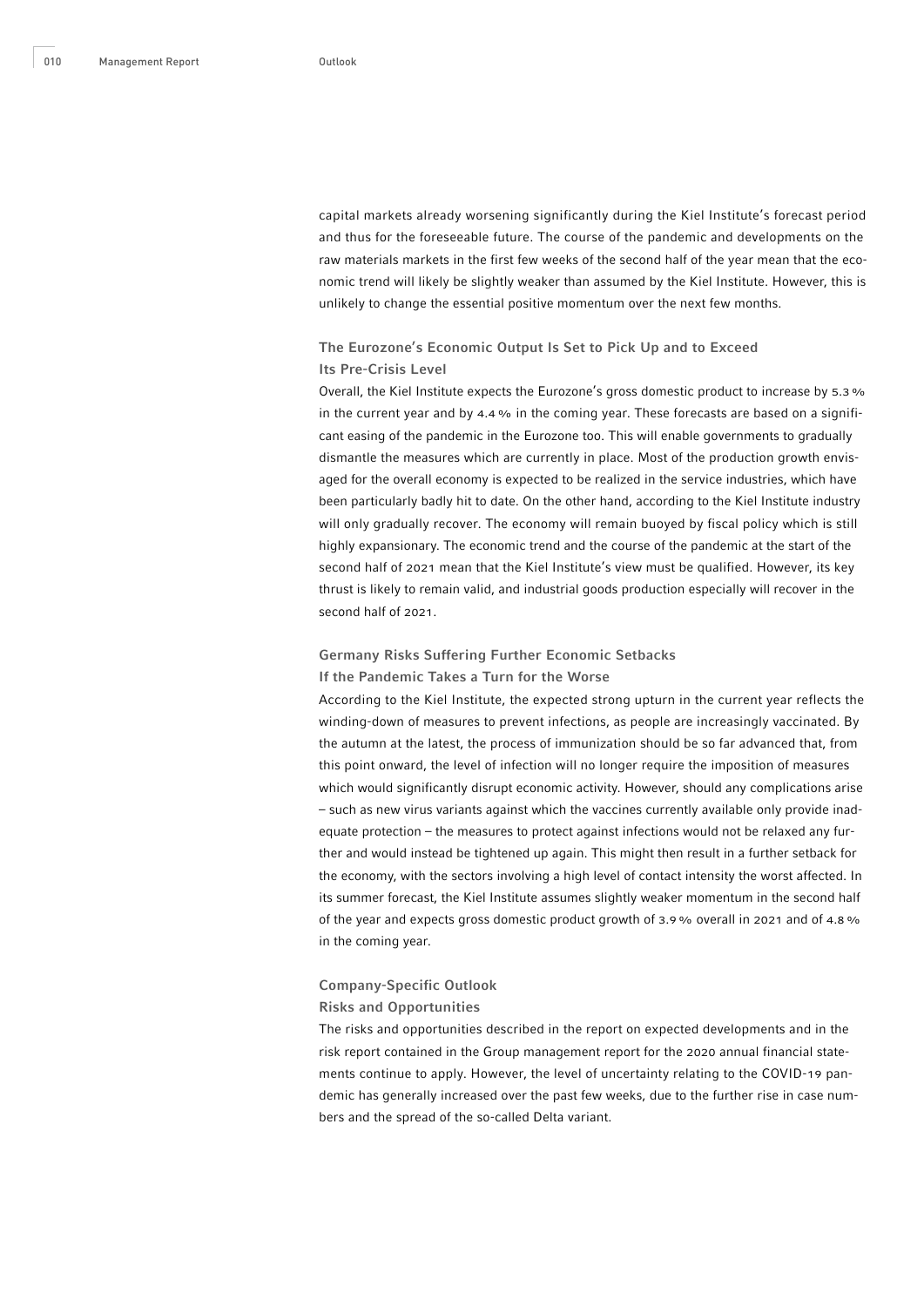In the first half of 2021, the sharp decline in production for Germany's export-oriented mechanical and plant engineering sector, due to the coronavirus pandemic, continued to impact the Deufol Group's business activities. In the context of the current news from this segment, despite the present rate of infection and the developments on the raw materials markets we assume that the relevant industries will register significant revenue growth in Europe. We therefore expect sales to improve considerably in the second half of the year.

The emerging recovery of world trade also means higher raw materials prices, rising inflation and supply bottlenecks. Ensuring the availability of raw materials and price rises were the key issues in the first six months of the year. Thanks to a large number of individual measures – such as ensuring our suppliers' fulfillment of their predicted quotas, increasing order quantities, bringing forward the timing of orders and, not least, expanding our portfolio of suppliers – Deufol has coped well with this critical phase and is well placed for the future. Customer orders were generally executed promptly and with Deufol's normal level of quality. Moreover, we are very strongly positioned for the second half of 2021 and beyond thanks to the efficiency measures which we have honed over a period of some years now. These include, in particular, the optimization of materials, the performance program which we had already developed at the turn of the year, the realignment of the Group initiated over the past few years and the expansion of our portfolio of services, the acquisition of the Wallmann Terminal and the successful implementation of Deufol's wide-ranging digitalization strategy. In addition, the measures initiated in order to cushion the impact of the continuing high level of raw materials prices are increasingly paying off. The measures implemented in order to pass on higher prices to customers, while further reducing the use of materials, should compensate for the increased cost of materials due to price rises and improve margins relative to the first six months of the year.

The Wallmann Group at the port of Hamburg was acquired during the current coronavirus pandemic, above all, with a view to the Deufol Group's strategic development and positioning. We envisage significant efficiency and synergy potential at our Hamburg location for all of our subsidiaries which operate there. Deufol will further boost the depth of its services through this link to the shipping industry. In 2021, we expect our acquisition of Wallmann to provide a substantial contribution to our sales trend. However, operating earnings in 2021 will be negatively affected by the one-off integration expenses and the related consulting and financing costs. We subsequently envisage increasingly positive earnings contributions from the coming year onward. Since this acquisition was made for strategic reasons, in order to expand our portfolio of services and to upgrade our location at the port of Hamburg, in the medium term we expect to gain further market shares.

Finally, it should be noted that Deufol continues to consider the ranges indicated in its annual report for its sales (€200–230 million) and EBIT (€2–5 million) figures to be achievable, in spite of the series of new coronavirus variants whose impact on the rate of infection and on current global economic momentum is uncertain. With regard to our volume of sales, in our view it is highly likely that we will exceed the upper limit of this range.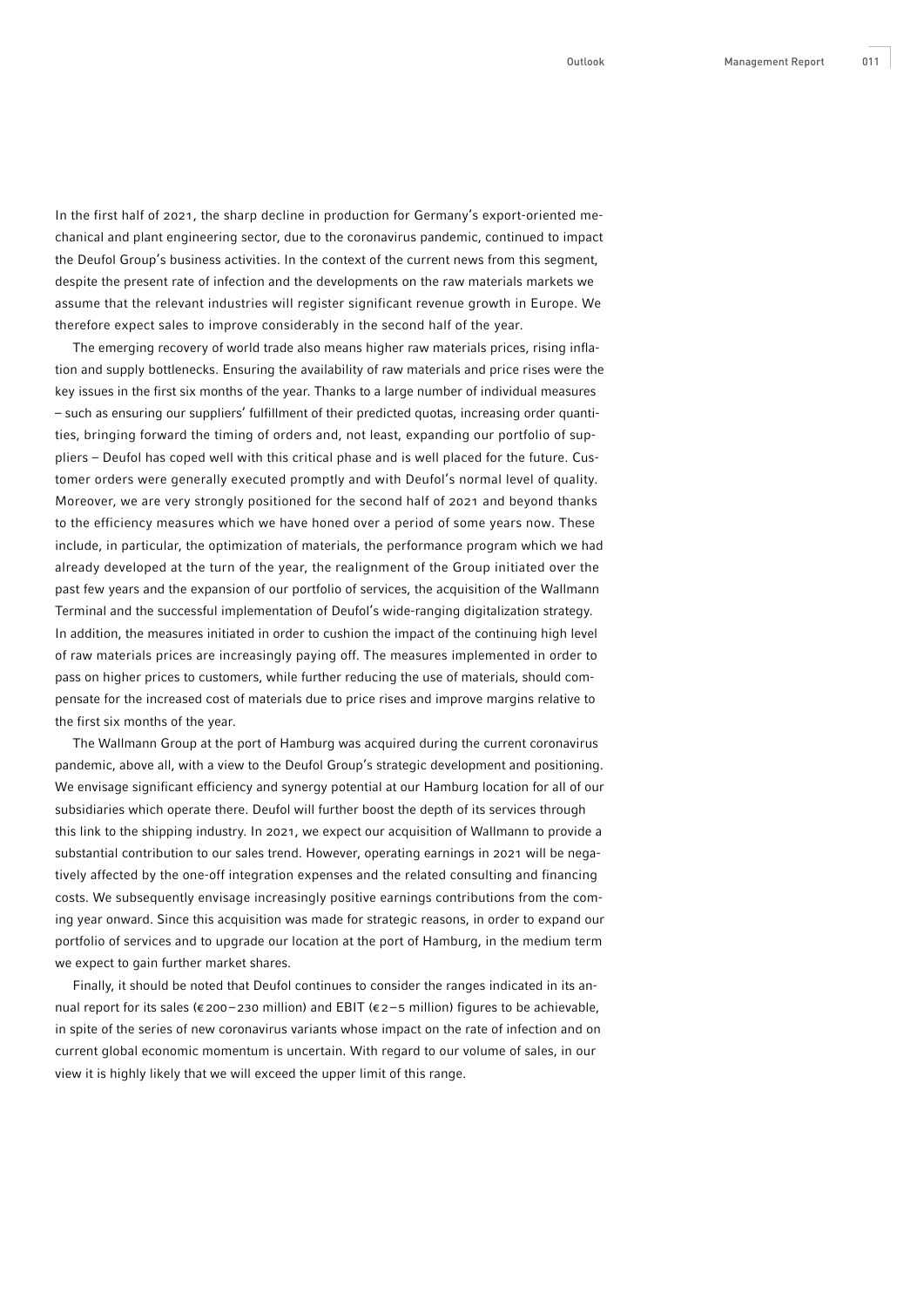### 多

### Consolidated Income Statement

| Figures in $\in$ k                                                      | Jan. 1, 2021-<br>Jun. 30, 2021 | Jan. 1, 2020-<br>Jun. 30, 2020 | Note/Page |  |
|-------------------------------------------------------------------------|--------------------------------|--------------------------------|-----------|--|
| <b>Sales</b>                                                            | 110,193                        | 106,397                        | 01/017    |  |
| Other own work capitalized                                              | 435                            | 271                            |           |  |
| Inventory changes                                                       | 244                            | 73                             |           |  |
| Other operating income                                                  | 1,586                          | 8,293                          |           |  |
| <b>Overall operating performance</b>                                    | 112,458                        | 115,034                        |           |  |
| Cost of materials                                                       | $-41,802$                      | $-38,205$                      |           |  |
| Personnel costs                                                         | $-41,739$                      | $-41,073$                      |           |  |
| Depreciation, amortization and impairment                               | $-10,164$                      | $-10,794$                      |           |  |
| Other operating expenses                                                | $-18,882$                      | $-21,192$                      |           |  |
| Income (loss) from operating activities (EBIT)                          | $-129$                         | 3,770                          |           |  |
| Financial income                                                        | 24                             | 97                             |           |  |
| Finance costs                                                           | $-1,868$                       | $-1,175$                       |           |  |
| Income (loss) from investments accounted<br>for using the equity method | $-42$                          | 79                             |           |  |
| Other financial result                                                  | $-33$                          | $\overline{0}$                 |           |  |
| Profit (loss) before taxes (EBT)                                        | $-2,048$                       | 2,771                          |           |  |
| Income taxes                                                            | $-92$                          | $-1,368$                       |           |  |
| Result for the period                                                   | $-2,140$                       | 1,403                          |           |  |
| thereof share of profits held by noncontrolling interests               | 318                            | $-65$                          |           |  |
| thereof share of profits held by shareholders in the parent company     | $-2.458$                       | 1,468                          |           |  |

### Earnings per share

| Basic and diluted earnings per share, based on the income (loss) |          |       |        |
|------------------------------------------------------------------|----------|-------|--------|
| attributable to common shareholders of Deufol SE                 | $-0.057$ | 0.034 | 02/017 |

### Consolidated Statement of Comprehensive Income

| Figures in $\in$ k                                                   | Jan. 1, 2021-<br>Jun. 30, 2021 | Jan. 1, 2020-<br>Jun. 30, 2020 | Note/Page |
|----------------------------------------------------------------------|--------------------------------|--------------------------------|-----------|
| Result for the period                                                | $-2,140$                       | 1,403                          |           |
| Other comprehensive income                                           | 363                            | $-2$                           |           |
| Items which may be reclassified to the income<br>statement in future |                                |                                |           |
| Income (loss) from currency translation, after taxes                 | 362                            | 183                            |           |
| Cash flow hedges before taxes                                        | 2                              | $-268$                         |           |
| Deferred taxes on cash flow hedges                                   | $-1$                           | 83                             |           |
| Cash flow hedges after taxes                                         |                                | $-185$                         |           |
| Comprehensive income after taxes                                     | $-1,777$                       | 1.401                          |           |
| thereof noncontrolling interests                                     | 318                            | $-65$                          |           |
| thereof shareholders in the parent company                           | $-2,095$                       | 1.466                          |           |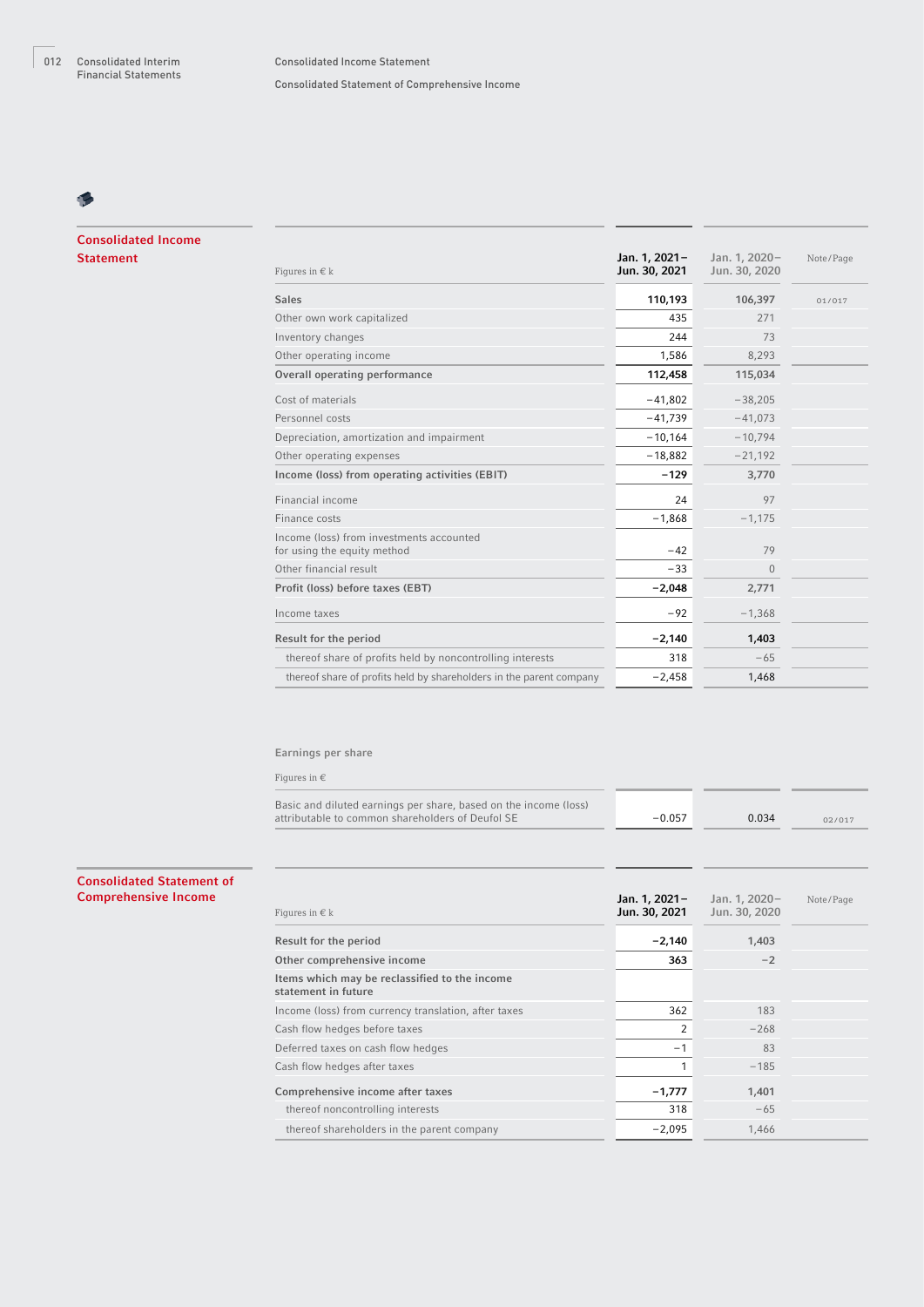### Ŵ

### Consolidated Balance Sheet

| Assets                                            |               |               |           |  |
|---------------------------------------------------|---------------|---------------|-----------|--|
| Figures in $\in$ k                                | Jun. 30, 2021 | Dec. 31, 2020 | Note/Page |  |
| Noncurrent assets                                 | 207,645       | 192,747       |           |  |
| Property, plant and equipment                     | 104,952       | 89,912        | 03/017    |  |
| Goodwill                                          | 71,011        | 71,011        |           |  |
| Other intangible assets                           | 5,977         | 6,506         |           |  |
| Investment property                               | 14,490        | 14,490        |           |  |
| Investments accounted for using the equity method | 1,420         | 1,462         |           |  |
| <b>Financial receivables</b>                      | 92            | 100           |           |  |
| Other financial assets                            | 273           | 8             |           |  |
| Other receivables and other assets                | 1,302         | 1,300         |           |  |
| Deferred tax assets                               | 8,128         | 7,959         |           |  |
| <b>Current assets</b>                             | 71,828        | 74,160        |           |  |
| Inventories                                       | 14,271        | 9,164         | 04/017    |  |
| Trade receivables                                 | 27,466        | 25,706        |           |  |
| Other receivables and other assets                | 6,265         | 6,027         |           |  |
| Tax receivables                                   | 1,578         | 1,593         |           |  |
| <b>Financial receivables</b>                      | 316           | 321           |           |  |
| Cash and cash equivalents                         | 21,932        | 31,349        |           |  |
| <b>Total assets</b>                               | 279,473       | 266,907       |           |  |

| <b>Equity and liabilities</b><br>Figures in $\in$ k  | Jun. 30, 2021 | Dec. 31, 2020 | Note/Page |
|------------------------------------------------------|---------------|---------------|-----------|
| Equity                                               | 111,459       | 113,262       | 05/018    |
| Equity attributable to the shareholders of Deufol SE | 110,247       | 112,341       |           |
| Subscribed capital                                   | 43,774        | 43,774        |           |
| Capital reserves                                     | 107,330       | 107,330       |           |
| Retained earnings                                    | 12,825        | 12,825        |           |
| Profit brought forward                               | $-52,989$     | $-50,531$     |           |
| Other comprehensive income                           | $-218$        | $-581$        |           |
| Treasury stock at cost                               | $-475$        | $-475$        |           |
| Noncontrolling equity interests                      | 1,212         | 921           |           |
| <b>Noncurrent liabilities</b>                        | 75,513        | 83,736        |           |
| <b>Financial liabilities</b>                         | 59,241        | 72,693        | 06/018    |
| Provisions for pensions                              | 4,132         | 3,170         |           |
| Other provisions                                     | 4,169         | $\Omega$      |           |
| Other liabilities                                    | 16            | 31            |           |
| Deferred tax liabilities                             | 7,955         | 7,842         |           |
| <b>Current liabilities</b>                           | 92,501        | 69,909        |           |
| Trade payables                                       | 23,468        | 24,170        |           |
| <b>Financial liabilities</b>                         | 54,072        | 30,349        | 06/018    |
| Other liabilities                                    | 13,083        | 13,841        |           |
| <b>Tax liabilities</b>                               | 629           | 825           |           |
| Other provisions                                     | 1,249         | 724           |           |
| <b>Total equity and liabilities</b>                  | 279,473       | 266,907       |           |
|                                                      |               |               |           |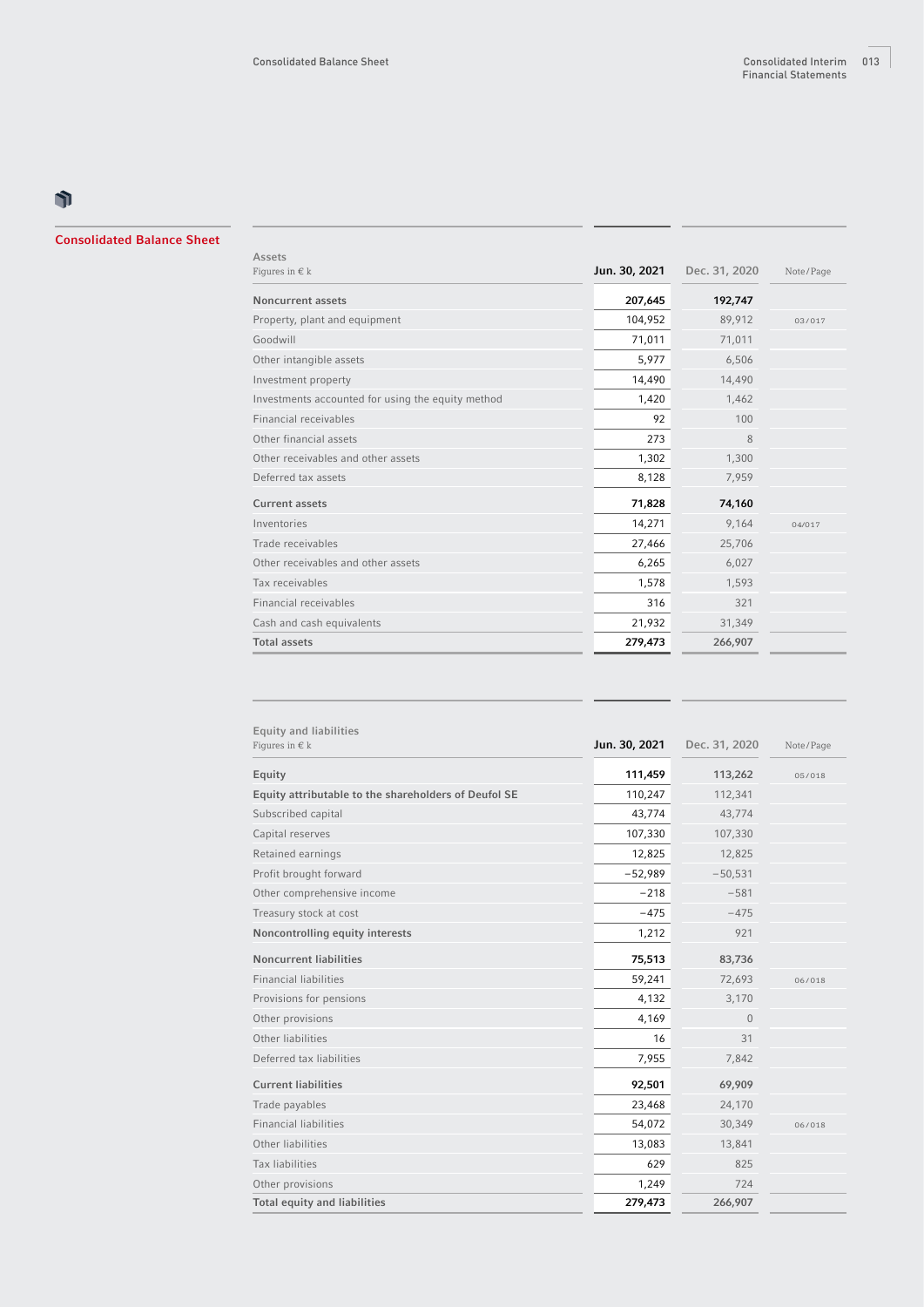### 1

### Consolidated Cash Flow Statement

| Figures in $\in$ k                                                                   | Jan. 1, 2021-<br>Jun. 30, 2021 | Jan. 1, 2020-<br>Jun. 30, 2020 | Note/Page |
|--------------------------------------------------------------------------------------|--------------------------------|--------------------------------|-----------|
| Income (loss) from operating activities (EBIT) from continuing operations            | $-129$                         | 3,770                          |           |
| Adjustments to reconcile net income (loss) to cash flow from operating activities    |                                |                                |           |
| Depreciation, amortization and impairment                                            | 10,075                         | 10,794                         |           |
| (Gain) loss from disposal of investments                                             | $\Omega$                       | 116                            |           |
| (Gain) loss from disposal of fixed assets                                            | $-29$                          | $-3,897$                       |           |
| Taxes paid                                                                           | $-206$                         | $-832$                         |           |
| Other noncash expenses (income)                                                      | $-348$                         | $-20$                          |           |
| Changes in assets and liabilities from operating activities                          |                                |                                |           |
| Decrease (increase) in trade accounts receivable                                     | $-777$                         | $-1,112$                       |           |
| Decrease (increase) in inventories                                                   | $-4,762$                       | 161                            | 04/017    |
| Decrease (increase) in other receivables and other assets                            | $-26$                          | 482                            |           |
| Increase (decrease) in trade accounts payable                                        | $-952$                         | 1,251                          |           |
| Increase (decrease) in other liabilities                                             | $-1,394$                       | 441                            |           |
| Increase (decrease) in provisions                                                    | $-18$                          | $-119$                         |           |
| Decrease (increase) in other operating assets/liabilities (net)                      | $-44$                          | $-120$                         |           |
| Cash flow from operating activities                                                  | 1,390                          | 10,915                         | 07/018    |
| Payments made for investments in intangible assets and property, plant and equipment | $-3,267$                       | $-10,606$                      | 03/017    |
| Proceeds from the sale of intangible assets and property, plant and equipment        | 358                            | 4,557                          |           |
| Proceeds from the sale of subsidiaries                                               | $\Omega$                       | 125                            |           |
| Net change in financial receivables                                                  | 14                             | $-2$                           |           |
| Acquisition of business units less acquired cash and cash equivalents                | $-4,124$                       | $\mathbf{0}$                   | 07/018    |
| Interest received                                                                    | 24                             | 97                             |           |
| Cash flow from investing activities                                                  | $-6,995$                       | $-5,829$                       | 07/018    |
| Addition (extinction) of amounts due to banks                                        | 4,308                          | $-1,778$                       |           |
| Addition (extinction) of other financial liabilities                                 | $-6,466$                       | $-7,534$                       |           |
| Proceeds from capital increase                                                       | 17                             | $\boldsymbol{0}$               |           |
| Change in noncontrolling interests                                                   |                                | $\overline{0}$                 |           |
| Dividend paid to noncontrolling interests                                            | $-44$                          | $\Omega$                       |           |
| Interest paid                                                                        | $-1,867$                       | $-1,175$                       |           |
| Cash flow from financing activities                                                  | $-4,052$                       | $-10,487$                      | 07/018    |
| Exchange rate- and scope of consolidation-related changes in financial resources     | 239                            | $-14$                          |           |
| Change in cash and cash equivalents                                                  | $-9,418$                       | $-5,415$                       |           |
| Cash and cash equivalents at the beginning of the period                             | 31,349                         | 31,627                         |           |
| Cash and cash equivalents at the end of the period                                   | 21,931                         | 26,212                         |           |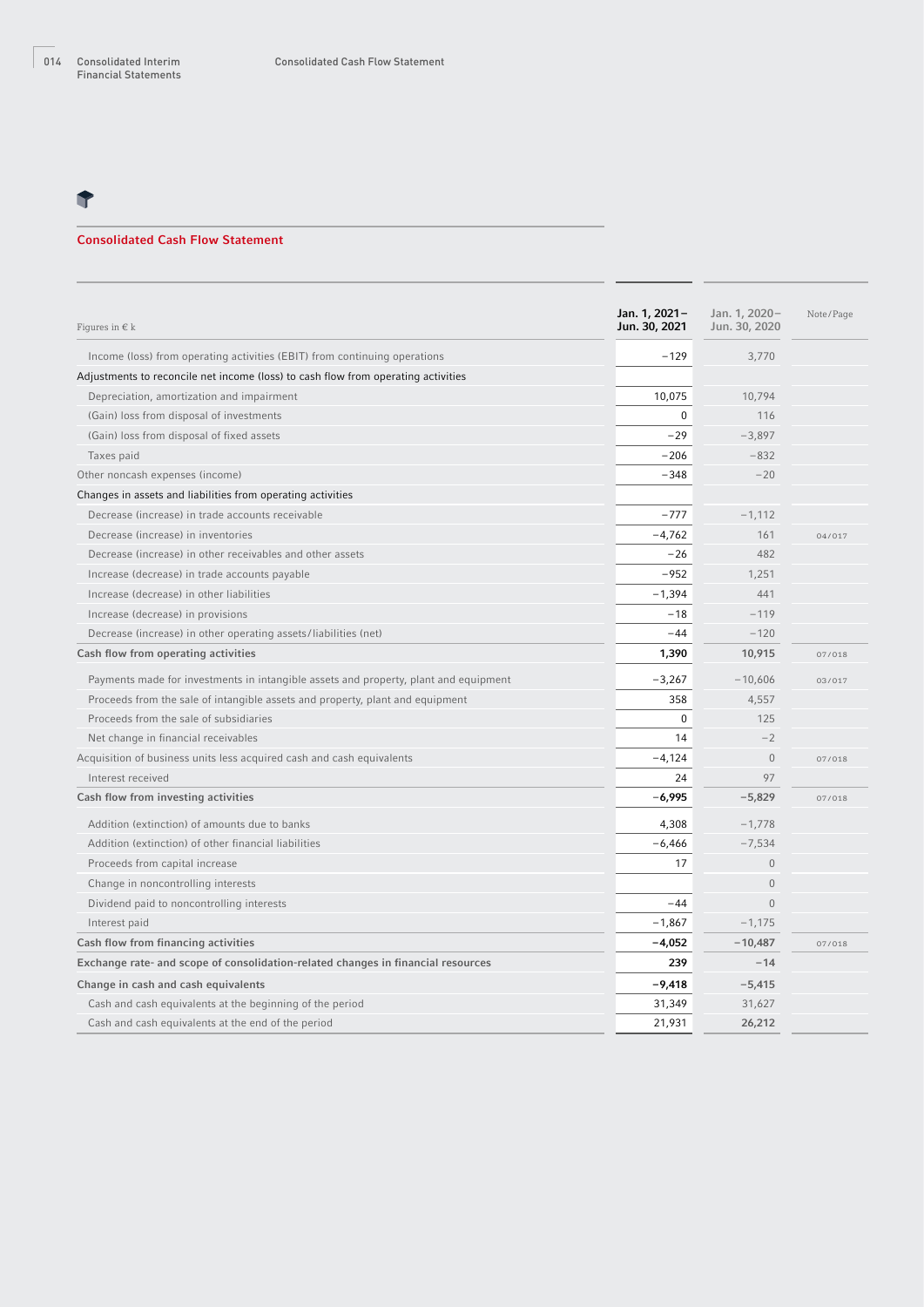### Consolidated Statement of Changes in Equity

|                              |                    |                  |                      |                        |                              | Accumulated<br>other comprehensive<br>income |                                                    |                                                         |                                         |              |
|------------------------------|--------------------|------------------|----------------------|------------------------|------------------------------|----------------------------------------------|----------------------------------------------------|---------------------------------------------------------|-----------------------------------------|--------------|
| Figures in $\in$ k           | Subscribed Capital | Capital reserves | earnings<br>Retained | Profit brought forward | stock<br>Treasury<br>at cost | Cumulative translation<br>adjustment         | provisions for pensions<br>and<br>Cash flow hedges | Equity attributable to the<br>shareholders of Deufol SE | equity<br>Noncontrolling e<br>interests | Total equity |
| Balance at Jan. 1, 2020      | 43,774             | 107,329          | 11,609               | $-51,302$              | $-475$                       | 436                                          | $-178$                                             | 111,193                                                 | 1,622                                   | 112,815      |
| Result for the period        |                    |                  |                      | 1,468                  |                              |                                              |                                                    | 1,468                                                   | $-65$                                   | 1,403        |
| Other comprehensive income   |                    |                  |                      |                        |                              | 183                                          | $-185$                                             | $-2$                                                    |                                         | $-2$         |
| Comprehensive income         |                    |                  |                      | 1,468                  |                              | 183                                          | $-185$                                             | 1,466                                                   | $-65$                                   | 1,401        |
| Dividends                    |                    |                  |                      |                        |                              |                                              |                                                    |                                                         |                                         |              |
| Repurchase of treasury stock |                    |                  |                      |                        |                              |                                              |                                                    |                                                         |                                         |              |
| Balance at Jun. 30, 2020     | 43,774             | 107,329          | 11,609               | $-49,834$              | $-475$                       | 619                                          | $-363$                                             | 112,659                                                 | 1,557                                   | 114,216      |
| Balance at Jan. 1, 2021      | 43,774             | 107,330          | 12,825               | $-50,531$              | $-475$                       | $-530$                                       | $-51$                                              | 112,342                                                 | 921                                     | 113,263      |
| Result for the period        |                    |                  |                      | $-2,458$               |                              |                                              |                                                    | $-2,458$                                                | 318                                     | $-2,140$     |
| Other comprehensive income   |                    |                  |                      |                        |                              | 362                                          | 1                                                  | 363                                                     |                                         | 363          |
| Comprehensive income         |                    |                  |                      | $-2,458$               |                              | 362                                          | 1                                                  | $-2,095$                                                | 318                                     | $-1,777$     |
| Dividends                    |                    |                  |                      |                        |                              |                                              |                                                    |                                                         | $-44$                                   | $-44$        |
| Capital increase             |                    |                  |                      |                        |                              |                                              |                                                    |                                                         | 17                                      | 17           |
| Balance at Jun. 30, 2021     | 43,774             | 107,330          | 12,825               | $-52,989$              | $-475$                       | $-168$                                       | $-50$                                              | 110,247                                                 | 1,212                                   | 111,459      |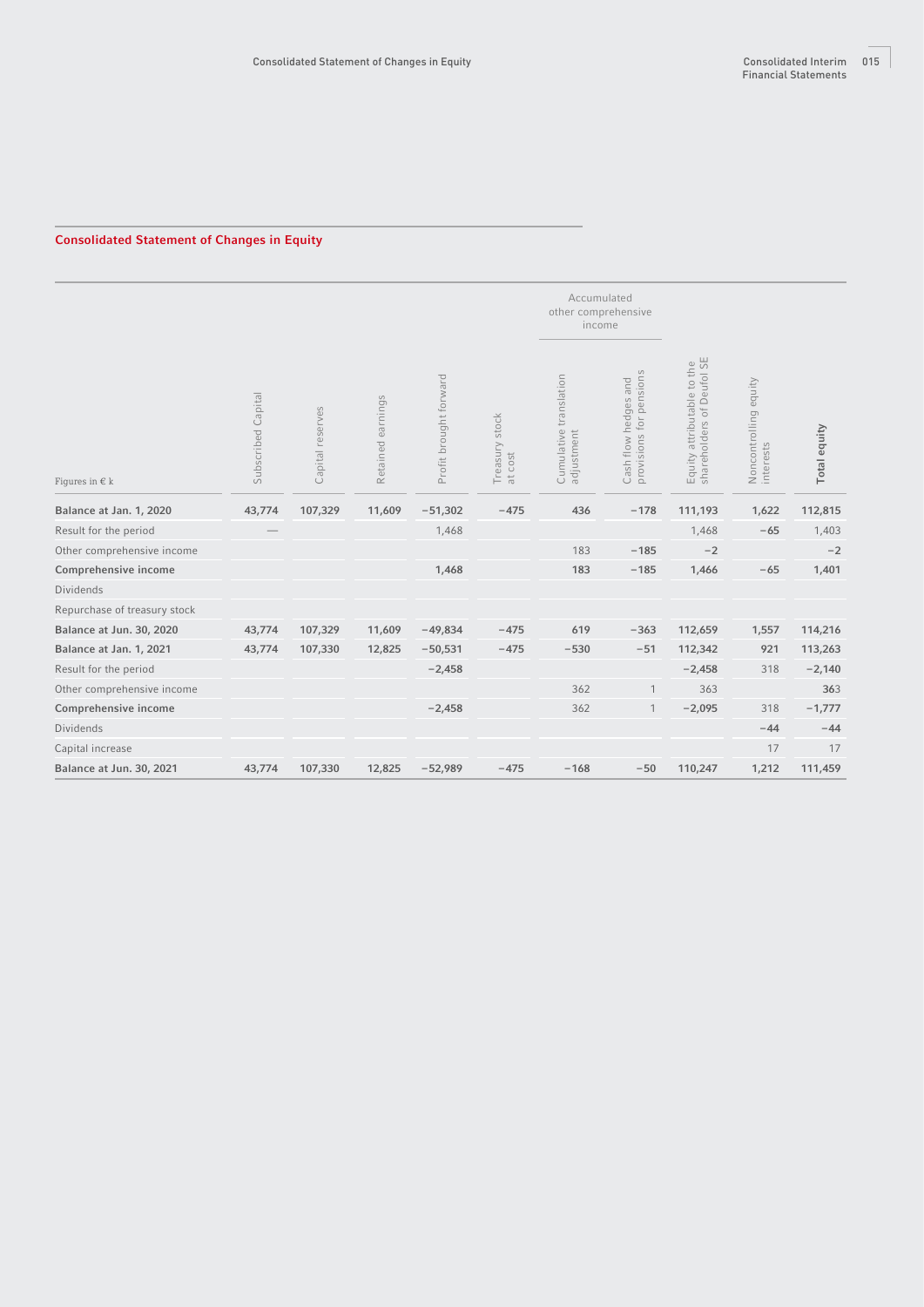General Accounting and Valuation Methods

New Accounting Standards

Effects of the Coronavirus

Pandemic

ſо

# Notes to the Consolidated Interim Financial Statements

These consolidated financial statements for the interim report – which have not been audited or verified by an auditor – describe the business activities of Deufol SE and its subsidiaries (the "Group"). The statements were produced in accordance with IFRS (International Financial Reporting Standards). All IFRS (IFRS, IAS, IFRIC, SIC) as adopted by the European Union and effective as of the balance sheet date were applied.

In principle, the balancing and valuation methods used are those for the last consolidated financial statements as of the end of the fiscal year. A detailed description of these methods is provided in our annual report for the year 2020. In addition, IAS 34 "Interim Financial Statements" was applied.

The first-time application of the new standards and interpretations which are mandatory from fiscal year 2021 has not had any effect on the recognition and measurement of assets and liabilities.

As in the previous year, the coronavirus pandemic had a significant impact on our business activities in the first six months of the current fiscal year. The sharp decline in output in Germany's export-oriented mechanical and plant engineering sector, in particular, together with the higher raw materials prices has resulted in a significant drop in earnings. In the context of the current news from this segment, despite the present rate of infection and the developments on the raw materials markets we expect that the relevant industries will register significant revenue growth in Europe. We therefore envisage an improvement in our volume of sales and thus our results of operations too.

The coronavirus pandemic thus remains a critical component, and we are carefully monitoring its impact in order to implement appropriate countermeasures in good time.

With regard to the goodwill currently reported, the impairment testing implemented on the basis of the year 2020 has not given rise to any indication of the situation having changed so drastically as to result in impairment.

We are also continuously reviewing other assets – trade receivables in particular – in terms of a potential loss of value due to the coronavirus pandemic. Within the scope of these analyses, we have not identified any issues relating to our portfolio of receivables such as indicate any significant impairment in the first six months of the current fiscal year.

In accordance with IAS 21, the financial statements of the foreign subsidiaries included in the consolidated financial statements whose functional currency is not the euro were converted into the Group currency (euro) on the balance sheet cut-off date on the basis of the functional-currency concept. The conversion was in accordance with the modified-closing-rate method.

The exchange rates for the translation of currencies that are not part of the European Monetary Union changed as follows:

| Foreign currency |                                | ECB reference rate as of the balance<br>sheet date | Average rate of exchange |          |  |
|------------------|--------------------------------|----------------------------------------------------|--------------------------|----------|--|
| per€             | Jun. 30, 2020<br>Jun. 30, 2021 |                                                    | 6M 2021                  | 6M 2020  |  |
| U.S. dollar      | 1.1884                         | 1.1198                                             | 1.2057                   | 1.1012   |  |
| Czech crown      | 25.4880                        | 26.7400                                            | 25.8551                  | 26.3421  |  |
| Hungarian forint | 351.6800                       | 356.5800                                           | 357.8540                 | 345.3946 |  |
| Singapore dollar | 1.5976                         | 1.5648                                             | 1.6061                   | 1.5409   |  |
| Chinese renminbi | 7.6742                         | 7.9219                                             | 7.7981                   | 7.7481   |  |

Currency Translation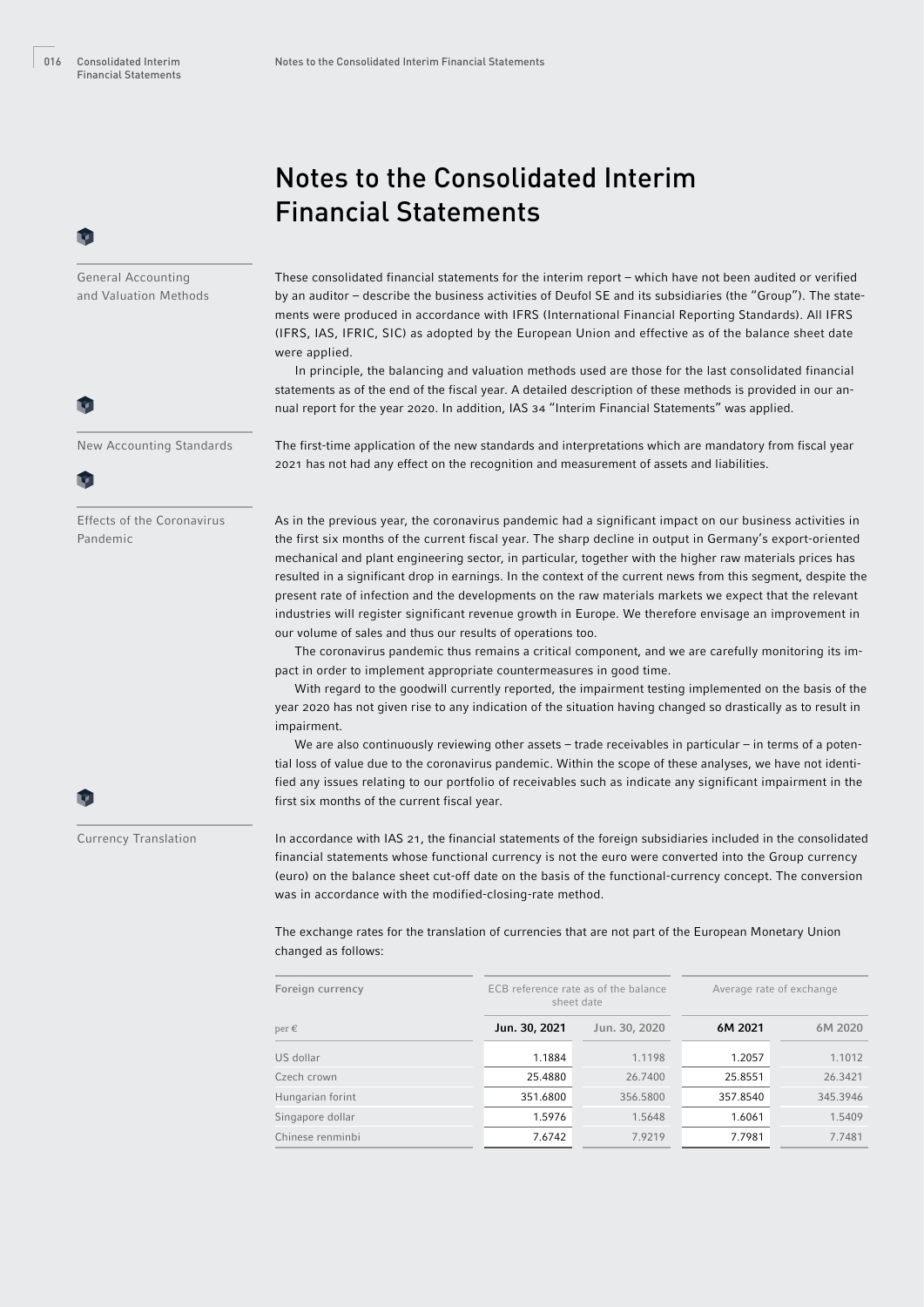R.

Scope of Consolidation

All significant subsidiaries over which Deufol SE has legal or effective control are included in the consolidated financial statements.

The consolidated group is as follows:

Income

Figures in € k

Shares in circulation Figures in units

Earnings per share

Basic and diluted earnings per share, based on the income (loss)

Figures in €

| Number                                      | Dec. 31, 2020 | Additions      | Disposals | Jun. 30, 2021 |
|---------------------------------------------|---------------|----------------|-----------|---------------|
| Consolidated subsidiaries                   | 46            | $\overline{4}$ | $\Omega$  | 50            |
| thereof in Germany                          | 18            | 3              | $\Omega$  | 21            |
| thereof abroad                              | 28            |                | $\Omega$  | 29            |
| Companies valued using<br>the equity method | 5             |                | $\Omega$  | 5             |
| thereof in Germany                          | 3             |                | $\Omega$  | 3             |
| thereof abroad                              | $\mathcal{P}$ |                | $\Omega$  |               |
| <b>Total</b>                                | 51            |                | $\Omega$  | 55            |

Result attributable to the holders of Deufol SE common stock and the common stock and the control of  $-2,458$ 

Weighted average number of shares 43,104,480 43,104,480 43,104,480 43,104,480 43,104,480 43,104,480 43,104,480 43,104,480 43,104,480 43,104,480 43,104,480 43,104,480 43,104,480 43,104,480 43,104,480 43,104,480 43,104,480 4

Jan. 1, 2021– Jun. 30, 2021

Jan. 1, 2020– Jun. 30, 2020

In respect of further comments on the sales, we refer to the segment reporting.

01 Sales

 $\triangle$ 

đ

02 Earnings per Share

ĥ

m

03 Property, Plant and Equipment

The increase in property, plant and equipment mainly consists of the property, plant and equipment newly acquired from the Wallmann Group in Hamburg.

attributable to common shareholders of Deufol SE  $-0.057$   $-0.057$  0.034

04 Inventories

The growth in the volume of inventories chiefly reflects the strategy implemented to safeguard the supply of raw materials in the context of the coronavirus pandemic. Among other measures, order quantities have been increased and the timing of orders brought forward, which has thus increased the level of inventories. Measurement of inventories on the basis of higher raw materials prices was another factor which contributed to a significantly higher figure than at the end of 2020.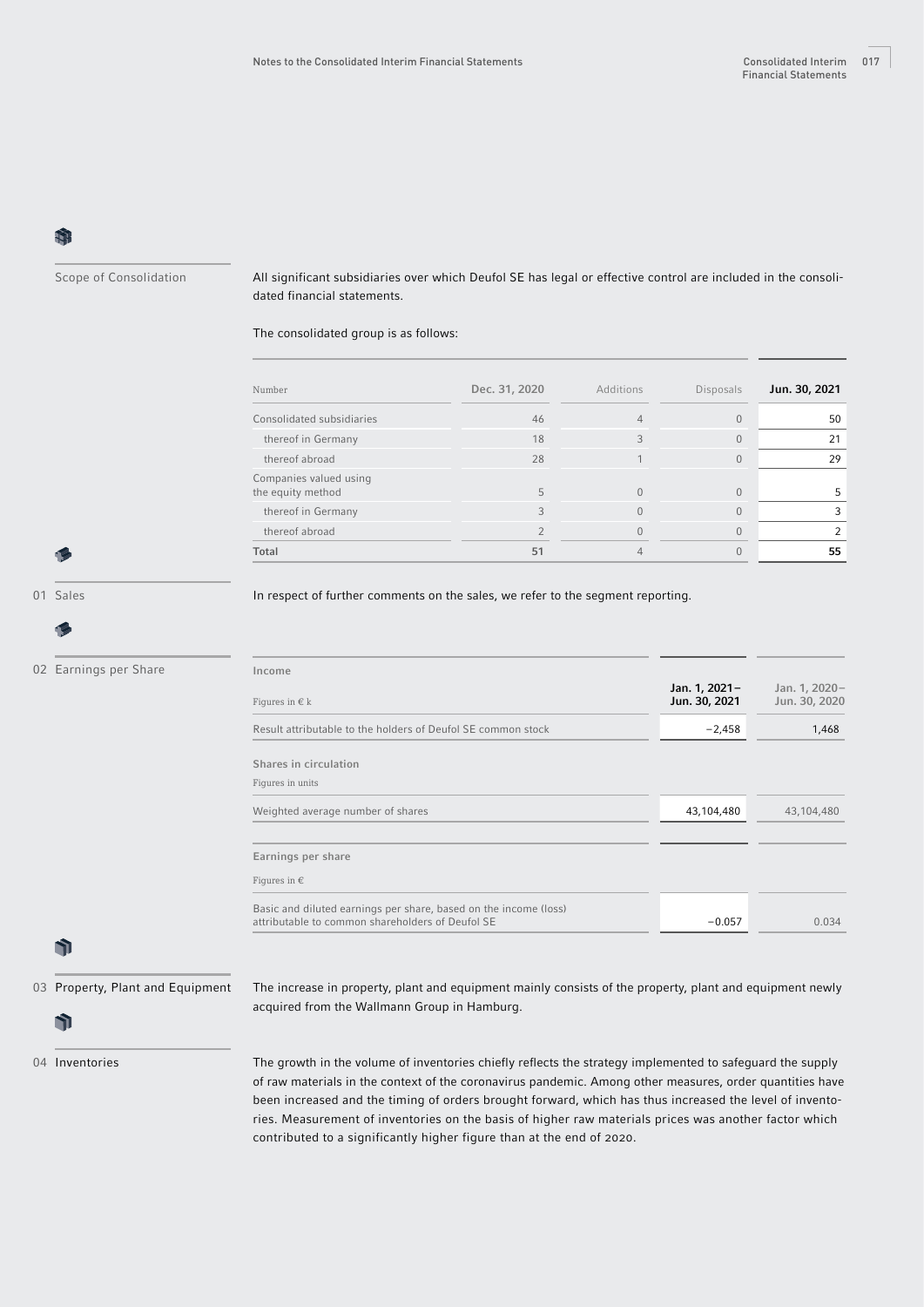Financial Statements







06 Financial Liabilities



07 Cash Flow Statement

There were no changes to Subscribed Capital in the first six months of 2021.

Under the existing German syndicated loan agreement, the Deufol Group is obliged to comply with minimum and maximum limits for firmly defined financial covenants.

The Deufol Group complied with all of the financial covenants under its loan agreement as of March 31, 2021 and June 30, 2021.

The cash flow statement shows the origin and appropriation of the money flows in the first six months of fiscal years 2020 and 2021. It is of key significance for an assessment of the financial position of the Deufol Group.

The cash funds shown in the cash flow statement correspond to the balance sheet item "Cash and cash equivalents".

Cash flow from operating activities has been adjusted for changes to the scope of consolidation and amounted to € 1,390 thousand in the first six months of 2021.

The outflow of funds from investing activities amounted to €6,995 thousand and includes the cash flows from the purchase and sale of property, plant and equipment and intangible assets as well as payments made for the purchase/proceeds resulting from the sale of subsidiaries, the change in financial receivables as well as interest received. This also includes outflows of funds from the acquisition of business units, less acquired cash and cash equivalents.

The outflow of funds from financing activities amounted to  $\epsilon$  4,052 thousand and reflects the net changes in financial liabilities and equity plus interest paid.

Including the exchange-rate-related changes, which amounted to € 239 thousand, the cash and cash equivalents balance decreased by  $-\epsilon$  9,418 thousand.

Deufol SE did not distribute any dividend in the first six months of 2021.

m

Dividend

Contingencies

Significant Events after the Balance Sheet Date

There were no significant changes to contingencies by comparison with December 31, 2020.

No material events occurred after the balance sheet date for which a reporting obligation is applicable pursuant to IAS 10.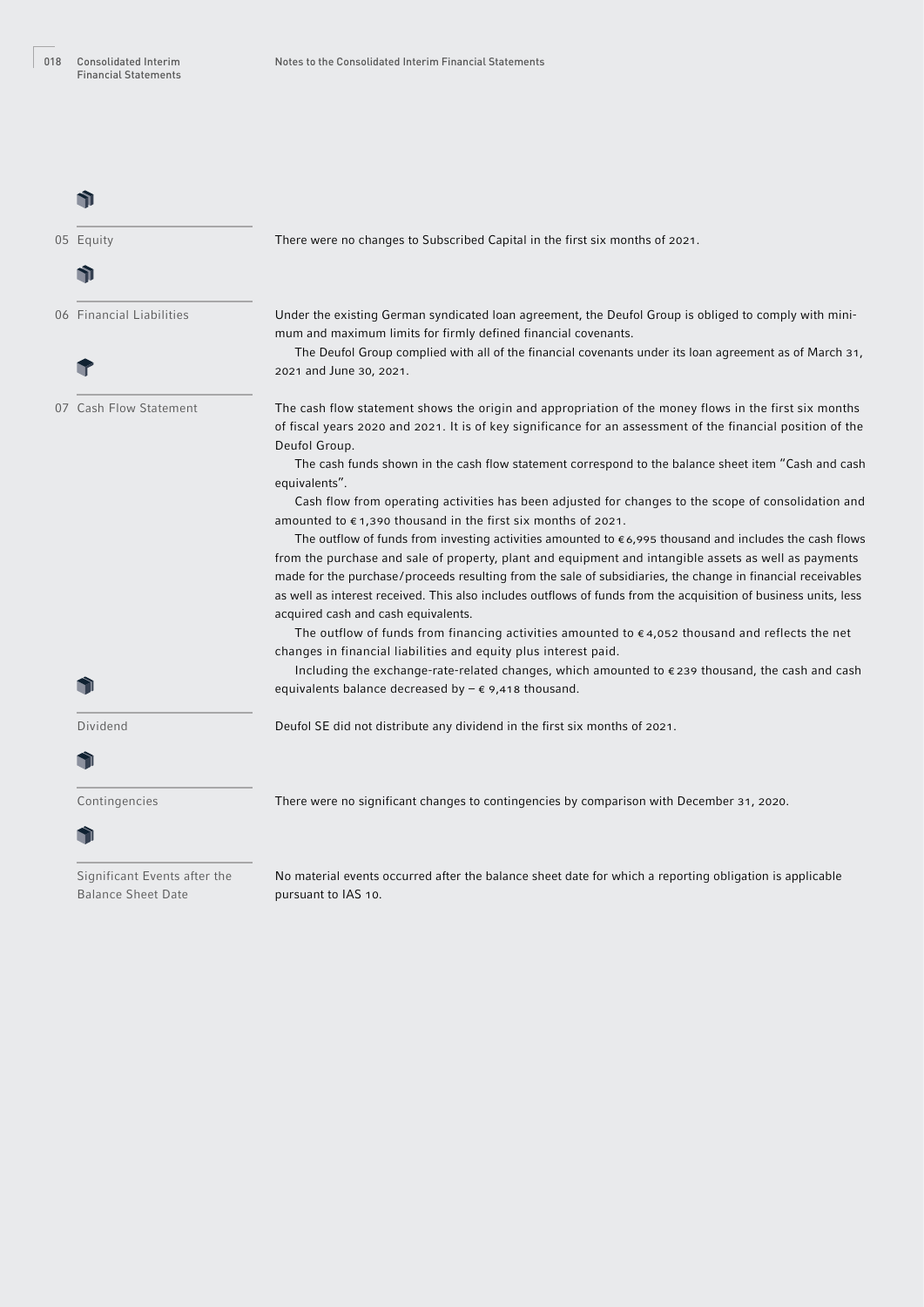Segment Information

The segment reporting is prepared in accordance with the provisions of IFRS 8 (Operating Segments).

Its primary reporting format is based on geographical regions which are grouped for the purpose of corporate management. In order to assess the business success of the respective segments, the management has calculated the result for the period before taxes, financial income, financial expenses, shares of profits of companies accounted for using the equity method and amortization /impairment of goodwill (EBITA) as the relevant performance indicator. The Deufol Group has the following segments:

- Germany
- Rest of Europe
- USA / Rest of the World
- **Holding**

The Holding Company segment covers the Group's administrative activities and, in addition to Group management functions, includes support functions such as sales, purchasing, controlling, financial accounting, personnel, legal and corporate communications.

The operating result (EBITA) for the business units is separately monitored by the management in order to make decisions on the allocation of resources and to determine the units' performance. The segments' development is mainly measured with reference to the operating result. As the Deufol Group has a decentralized organizational structure, financial expenses and income can be allocated to the individual business segments.

The prices charged between the business segments are determined on the basis of the arm's length principle.

### Supplementary Disclosures

 Disclosures Concerning the Executive Bodies

### Administrative Board

The current members of the Administrative Board were reelected at the Annual General Meeting which was held in a virtual format on June 29, 2021. Members of the Administrative Board serve a two-year term of office. The Administrative Board subsequently had the following members: Detlef W. Hübner, Helmut Olivier, Holger Bürskens, Prof. Dr. Rüdiger Grube, Dennis Hübner, Marc Hübner, Ewald Kaiser and Axel Wöltjen.

At the constituent meeting held on the same day, the Administrative Board reelected Mr. Detlef W. Hübner as its chairman and Mr. Helmut Olivier as its deputy chairman.

 Relationships with Related Parties

With regard to the transactions with related parties, there was no significant change in relation to the previous annual financial statements.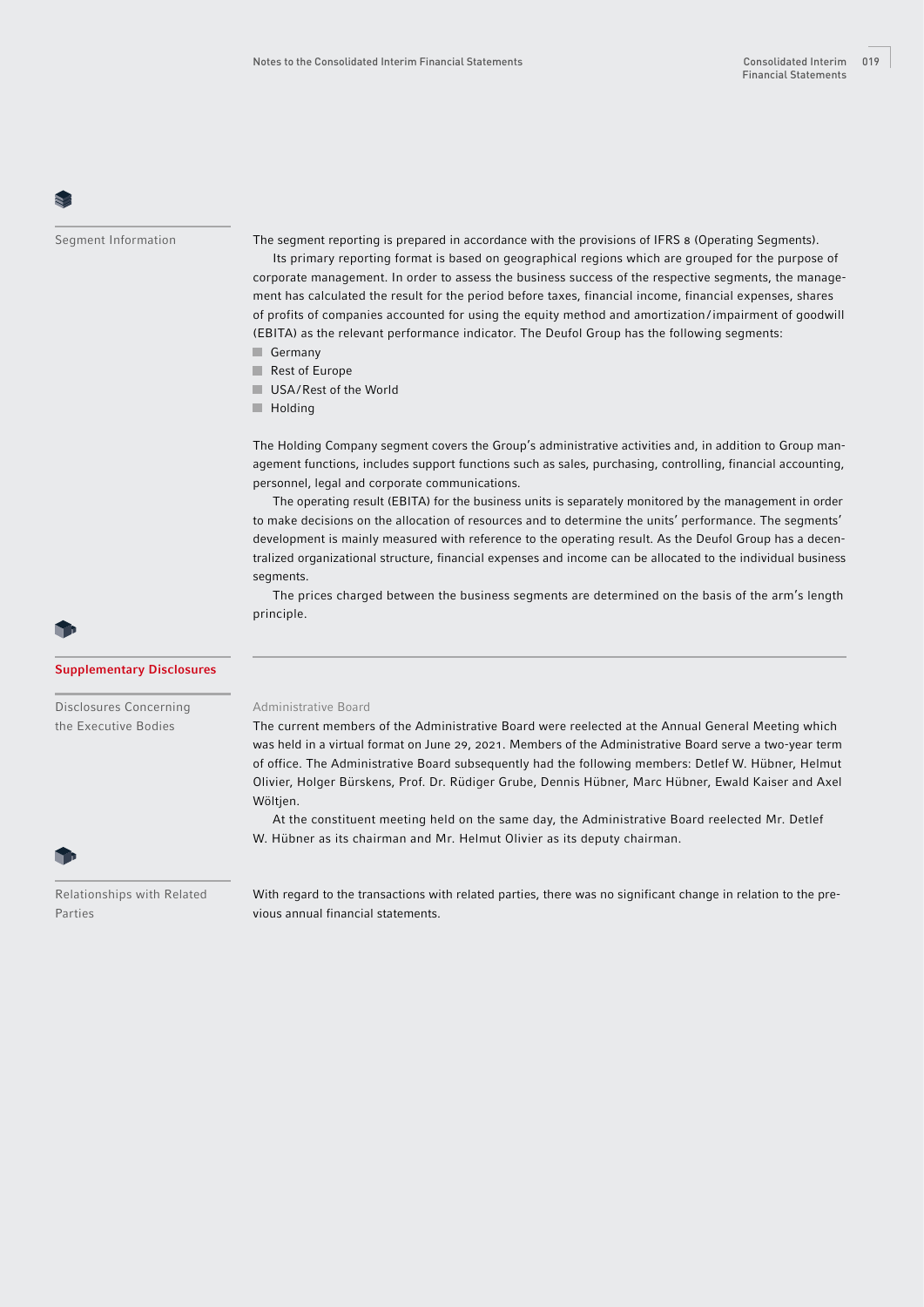

Segment Information by Region (Primary Reporting Format)

| Figures in $\in$ k                                           | Germany        | Rest of<br>Europe | USA/Rest<br>of the<br>World | Holding        | Elimina-<br>tion | Group    |
|--------------------------------------------------------------|----------------|-------------------|-----------------------------|----------------|------------------|----------|
| 6M 2021                                                      |                |                   |                             |                |                  |          |
| External sales                                               | 72,110         | 31,116            | 6,680                       | 287            | $\Omega$         | 110,193  |
| Internal sales                                               | 11,042         | 14,427            | $\overline{7}$              | 2,677          | $-28,153$        | 0        |
| <b>Total sales</b>                                           | 83,152         | 45,543            | 6,687                       | 2,964          | $-28,153$        | 110,193  |
| $EBITA = EBIT$                                               | 1,198          | 2,614             | $-195$                      | $-2,944$       | $-802$           | $-129$   |
| Financial income                                             | 143            | 295               | 48                          | 924            | $-1,386$         | 24       |
| Finance costs                                                | $-1,260$       | $-973$            | $-201$                      | $-821$         | 1,388            | $-1,867$ |
| Income (loss) from associates                                | $-24$          | $\Omega$          | $\Omega$                    | $-4$           | $\Omega$         | $-28$    |
| Other financial result                                       | $\Omega$       | $-48$             | $\Omega$                    | $\Omega$       | $\Omega$         | $-48$    |
| <b>EBT</b>                                                   | 57             | 1,888             | $-348$                      | $-2,845$       | $-800$           | $-2,048$ |
| Taxes                                                        | 18             | $-260$            | 8                           | 142            | $\mathbf{0}$     | $-92$    |
| Result for the period                                        | 75             | 1,628             | $-340$                      | $-2,703$       | $-800$           | $-2,140$ |
| Assets                                                       | 141,306        | 150,996           | 43,193                      | 278,600        | $-334,622$       | 279,473  |
| thereof investments accounted for<br>using the equity method | 1,414          | $\overline{0}$    | $\overline{0}$              | 6              | $\overline{0}$   | 1,420    |
| Non-allocated assets                                         | $\Omega$       | $\Omega$          | $\Omega$                    | $\Omega$       | $\Omega$         | $\Omega$ |
| <b>Total assets</b>                                          | 141,306        | 150,996           | 43,193                      | 278,600        | $-334,622$       | 279,473  |
| <b>Financial liabilities</b>                                 | 63,650         | 58,554            | 7,314                       | 68,741         | $-84,946$        | 113,313  |
| Other debt                                                   | 33,432         | 36,576            | 12,262                      | 11,348         | $-38,918$        | 54,700   |
| Non-allocated debt                                           | $\overline{0}$ | $\Omega$          | $\Omega$                    | $\overline{0}$ | $\overline{0}$   | 0        |
| <b>Total liabilities</b>                                     | 97,082         | 95,130            | 19,576                      | 80,089         | $-123,864$       | 168,013  |
| Depreciation, amortization<br>and impairment                 | 5,271          | 3,199             | 957                         | 859            | $-122$           | 10,164   |
| Investments<br>(incl. additions due to IFRS 16)              | 9,958          | 2,005             | 503                         | 632            | $-2,031$         | 11,067   |

| External sales by region<br>Figures in % |                       | 6M 2021 |
|------------------------------------------|-----------------------|---------|
|                                          | Germany               | 65.4    |
|                                          | Rest of Europe        | 28.2    |
|                                          | USA/Rest of the World | 6.1     |
|                                          | Holding               | 0.3     |
|                                          |                       |         |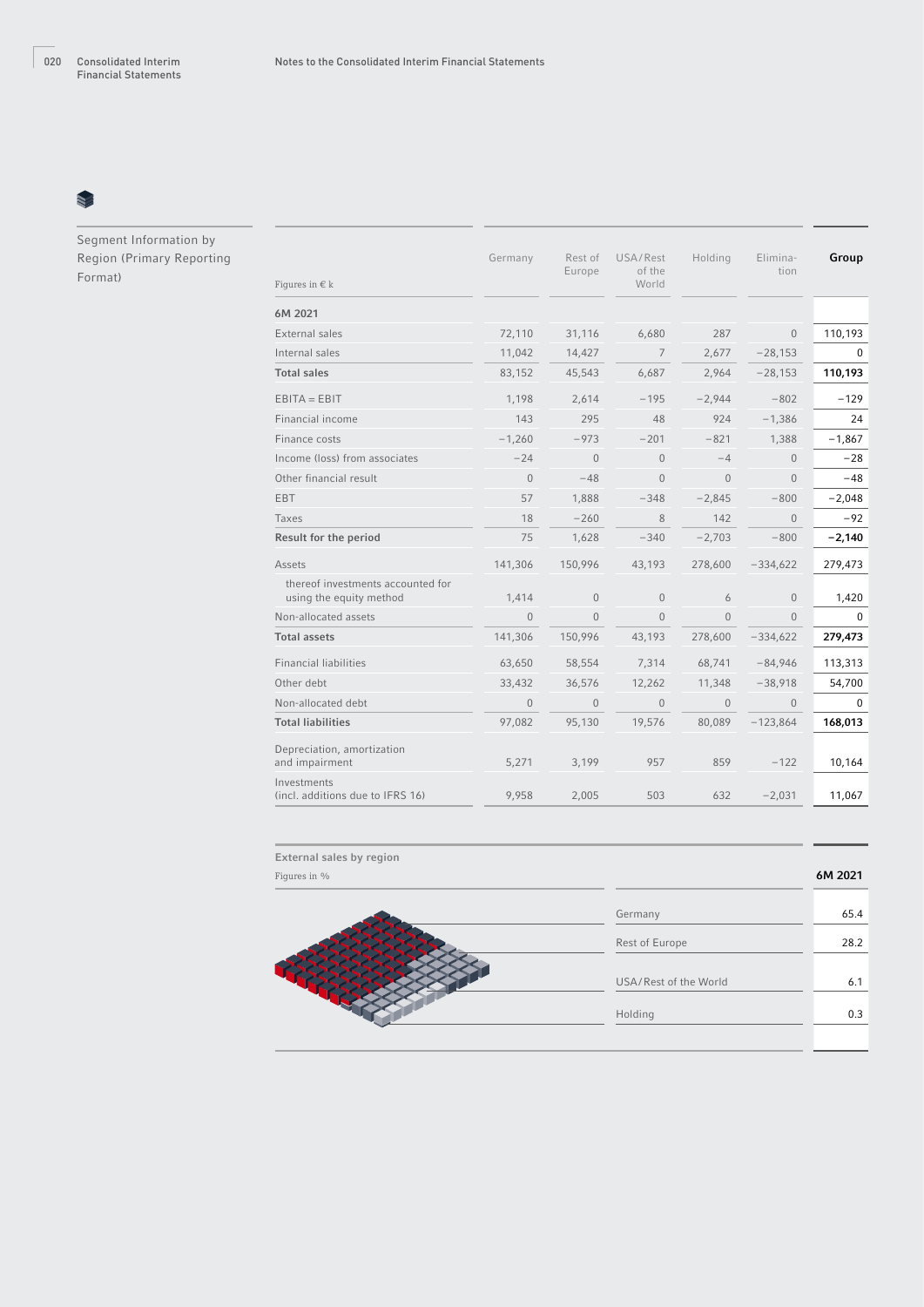| Figures in $\in$ k                                           | Germany  | Rest of<br>Europe | USA/Rest<br>of the<br>World | Holding      | Elimina-<br>tion | Group       |
|--------------------------------------------------------------|----------|-------------------|-----------------------------|--------------|------------------|-------------|
| 6M 2020                                                      |          |                   |                             |              |                  |             |
| External sales                                               | 71,384   | 26,728            | 8,107                       | 178          | $\overline{0}$   | 106,397     |
| Internal sales                                               | 8,952    | 13,629            | 4                           | 4,537        | $-27,122$        | $\mathbf 0$ |
| <b>Total sales</b>                                           | 80,336   | 40,357            | 8,111                       | 4,715        | $-27,122$        | 106,397     |
| $EBITA = EBIT$                                               | 1,772    | 3,191             | $-390$                      | $-2,610$     | 1,807            | 3,770       |
| Financial income                                             | 167      | 177               | 8                           | 946          | $-1,201$         | 97          |
| Finance costs                                                | $-810$   | $-670$            | $-124$                      | $-772$       | 1,201            | $-1,175$    |
| Income (loss) from associates                                | 79       | $\overline{0}$    | $\overline{0}$              | $\mathbf{0}$ | $\mathbf{0}$     | 79          |
| Other financial result                                       | $\Omega$ | $\Omega$          | $\Omega$                    | $\Omega$     | $\Omega$         | $\Omega$    |
| <b>EBT</b>                                                   | 1,208    | 2,698             | $-506$                      | $-2,436$     | 1,807            | 2,771       |
| Taxes                                                        |          |                   |                             |              |                  | $-1,368$    |
| Result for the period                                        |          |                   |                             |              |                  | 1,403       |
| Assets                                                       | 96,032   | 151,782           | 47,348                      | 280,499      | $-308,854$       | 266,807     |
| thereof investments accounted for<br>using the equity method | 1,335    | $\overline{0}$    | $\overline{0}$              | 72           | $\overline{0}$   | 1,407       |
| Non-allocated assets                                         |          |                   |                             |              |                  |             |
| <b>Total assets</b>                                          | 96,032   | 151,782           | 47,348                      | 280,499      | $-308,854$       | 266,807     |
| <b>Financial liabilities</b>                                 | 41,968   | 59,674            | 9,182                       | 65,009       | $-79,279$        | 96,554      |
| Other debt                                                   | 24,361   | 40,145            | 13,600                      | 18,822       | $-40,891$        | 56,037      |
| Non-allocated debt                                           |          |                   |                             |              |                  |             |
| <b>Total liabilities</b>                                     | 66,329   | 99,819            | 22,782                      | 83,831       | $-120,170$       | 152,591     |
| Depreciation, amortization<br>and impairment                 | 5,825    | 2,962             | 1,154                       | 894          | $-41$            | 10,794      |
| Investments<br>(incl. additions due to IFRS 16)              | 2,310    | 9,342             | 3,934                       | 611          | 1                | 16,198      |

| External sales by region |                       |         |
|--------------------------|-----------------------|---------|
| Figures in %             |                       | 6M 2020 |
|                          |                       |         |
|                          | Germany               | 67.1    |
|                          | Rest of Europe        | 25.1    |
|                          | USA/Rest of the World | 7.6     |
|                          | Holding               | 0.2     |
|                          |                       |         |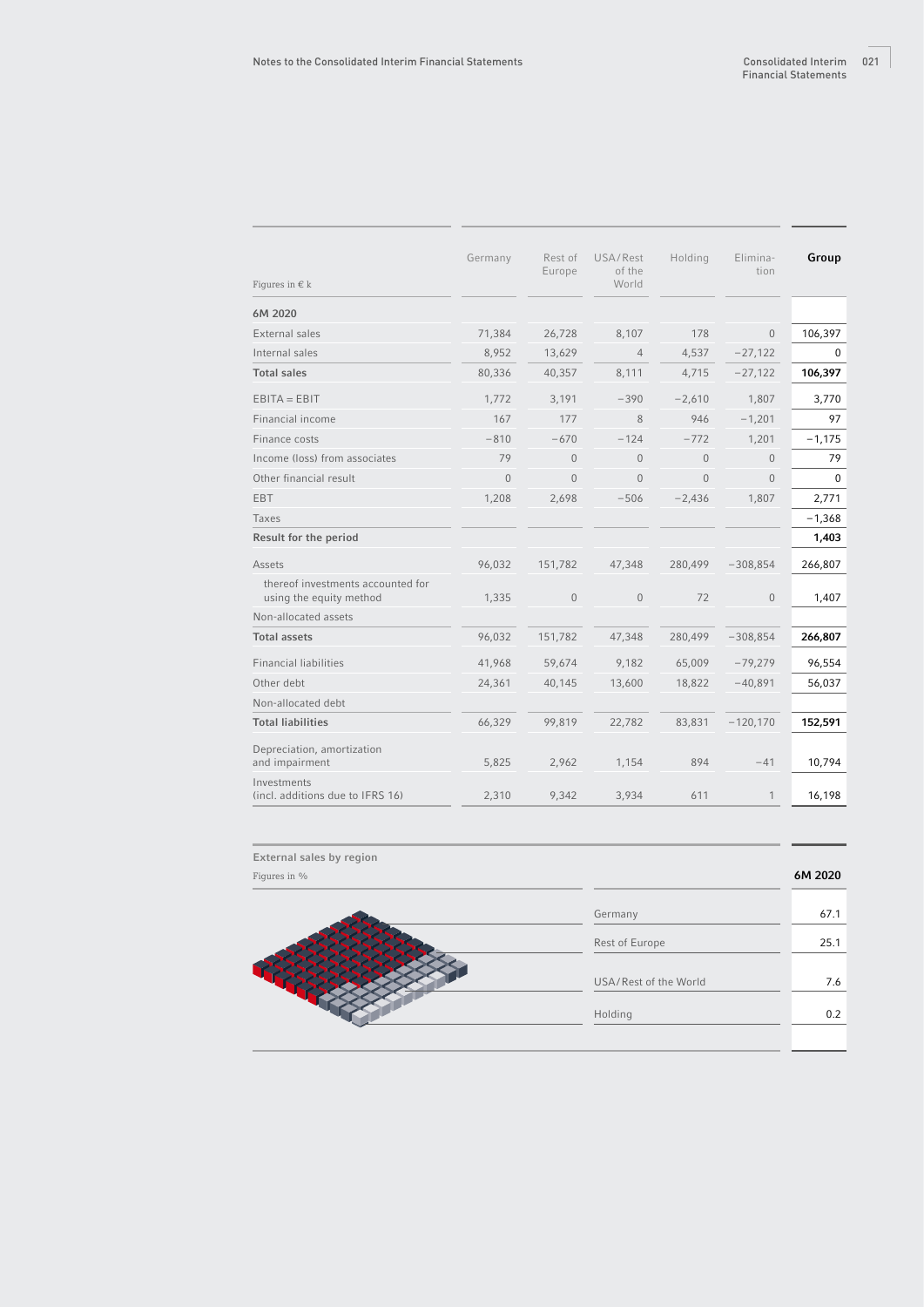# Additional Information

# Financial Calendar

August 27, 2021 Semi-Annual Financial Report 2021 April 30, 2022 Annual Financial Report 2021

# Key to Symbols

**Basis of Preparation** 

- Scope of Consolidation
- Consolidated Income Statement Disclosures
- **Consolidated Balance Sheet Disclosures**
- Consolidated Cash Flow Statement Disclosures ₽
- £ì Other Disclosures
- Segment Information
- Supplementary Disclosures

# Contact/Imprint

### Contact:

Deufol SE Claudia Ludwig Johannes-Gutenberg-Strasse 3 – 5 D-65719 Hofheim am Taunus Telephone: +49 (6122) 50 -12 28 E-mail: claudia.ludwig@deufol.com

Publisher:

Deufol SE